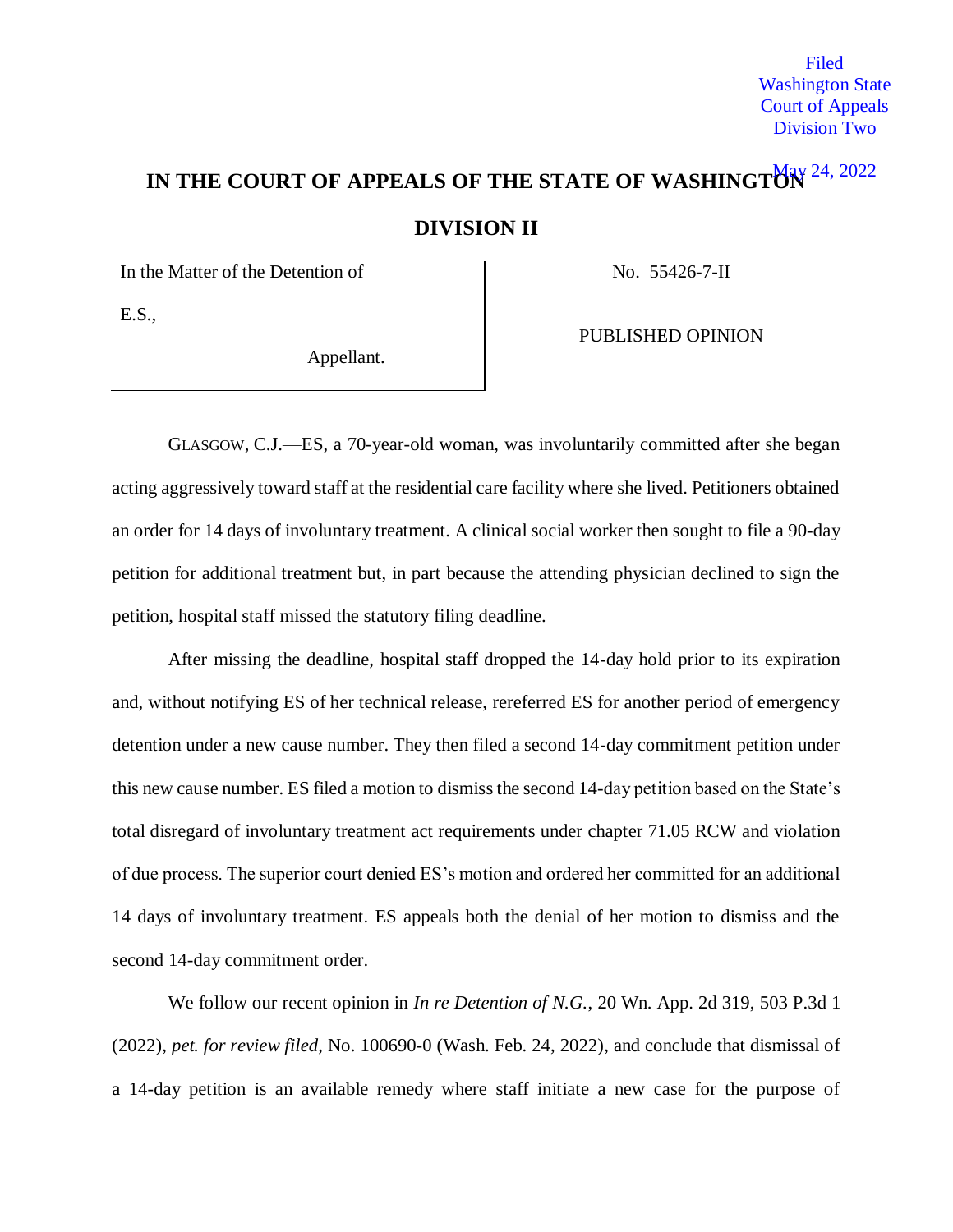continuing a committed person's involuntary treatment in total disregard of involuntary treatment act requirements. Here, because hospital staff knowingly and willfully violated the act's requirements where other legally appropriate options were available, resulting in a significant deprivation of ES's liberty under circumstances where the risk of serious harm to ES and the public was relatively minimal, we hold that hospital staff totally disregarded the act's requirements. We reverse the superior court's order denying ES's motion to dismiss the second 14-day commitment petition and remand for the court to vacate the second 14-day commitment order.

# FACTS

#### I. BACKGROUND

In December 2020, ES was 70 years old. She was 5 feet and 2 inches tall, and she weighed 140 pounds. ES had been living in a residential care facility, where she was "doing really well" until she stopped taking her psychiatric medications. Clerk's Papers (CP) at 2, 44.

ES has been diagnosed with schizoaffective disorder and antisocial personality disorder. After she stopped taking her medications, ES "became agitated and assaultive to where staff could not manage her." CP at 2. When she was taken into emergency custody on December 21, 2020, ES "made threatening statements to staff and was spitting towards staff." CP at 25. She cursed at and tried to kick the nurse who came to assess her. ES was disheveled, had poor hygiene, and repeatedly removed her clothing. ES was moved to an evaluation and treatment center.

# II. DETENTION UNDER CAUSE NUMBER 20-6-01826-1

On December 22, 2020, an examining psychiatric advanced registered nurse practitioner and an examining mental health professional petitioned for 14 days of involuntary treatment for ES. The petitioners believed ES was gravely disabled and required "intensive, supervised, 24-hour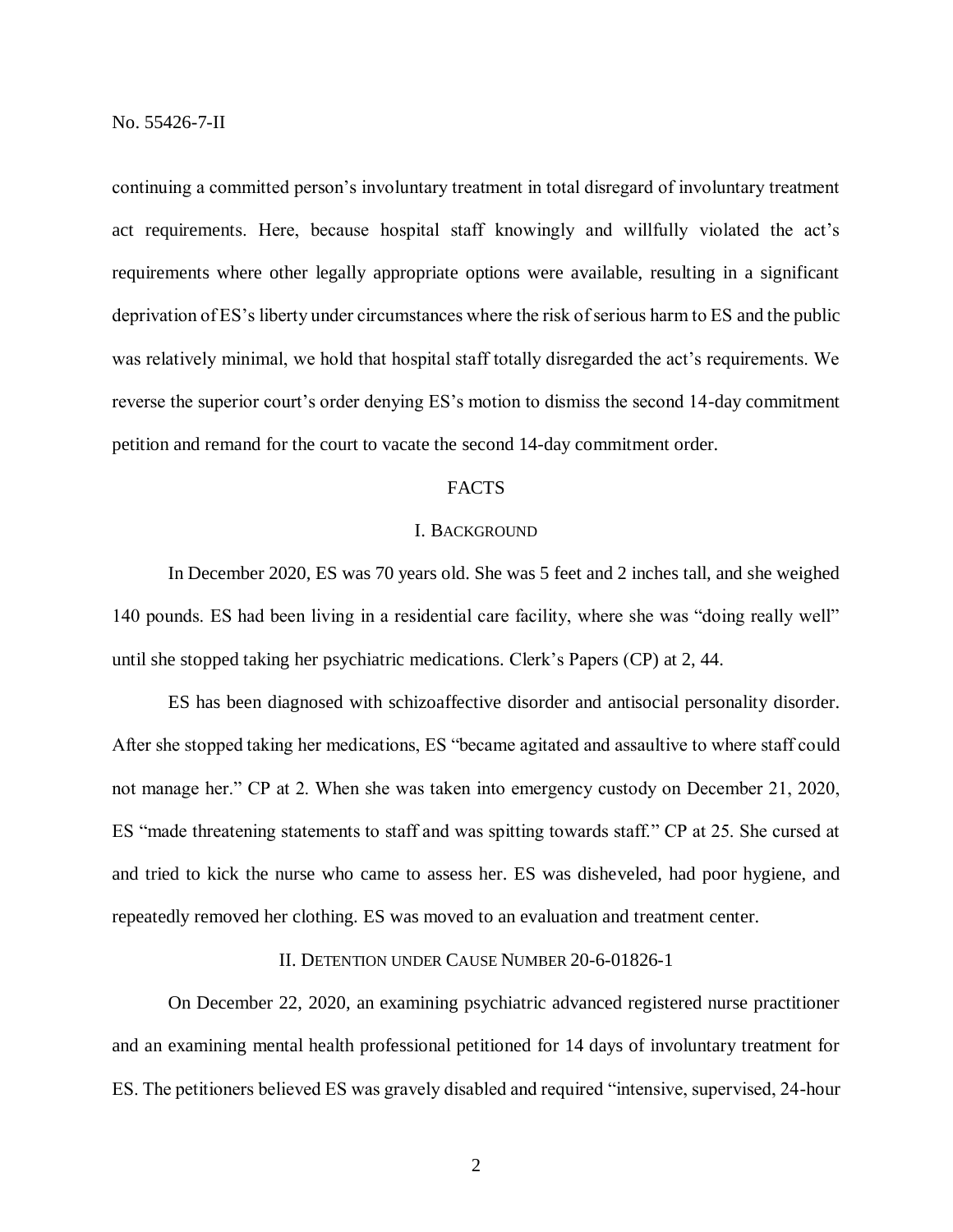care." *Id.* After assessing ES, they concluded that due to "disorganized thinking [and] lack of volitional control," ES needed further inpatient care and that if ES were "to leave prematurely, [she] would be at risk to harm herself due to inability to take care [of her] basic health and safety needs." CP at 26. This petition was filed under Pierce County Superior Court cause number 20-6- 01826-1.

On December 23, 2020, a superior court commissioner found by a preponderance of the evidence that ES was gravely disabled and ordered ES detained for "not more than 14 days [of] involuntary treatment." CP at 33 (boldface omitted). This order would have expired on January 6, 2021.

The commissioner's order notified ES: "If involuntary treatment beyond a 14 day period is sought, Respondent shall have the right to a full hearing or jury trial as required by RCW 71.05.310." CP at 34 (boldface omitted). RCW 71.05.310 gives the person named in a 90-day petition the right to request a jury trial; the right to hold the petitioner to a higher burden of clear, cogent, and convincing evidence to support continued detention; and the right to be present at the proceeding, "which shall in all respects accord with the constitutional guarantees of due process of law and the rules of evidence."

On December 24, 2020, ES was transferred from the evaluation and treatment center to Tacoma General Hospital because she fractured her arm and needed surgery. ES was transferred to Tacoma General on a single bed certification. Typically, mental health evaluation and treatment is provided by a licensed or certified "evaluation and treatment facility." RCW 71.05.020(23). However, the Health Care Authority "may certify single beds as temporary evaluation and treatment beds" at other facilities, such as local hospitals. *Id.*; *see also* RCW 71.05.745.

3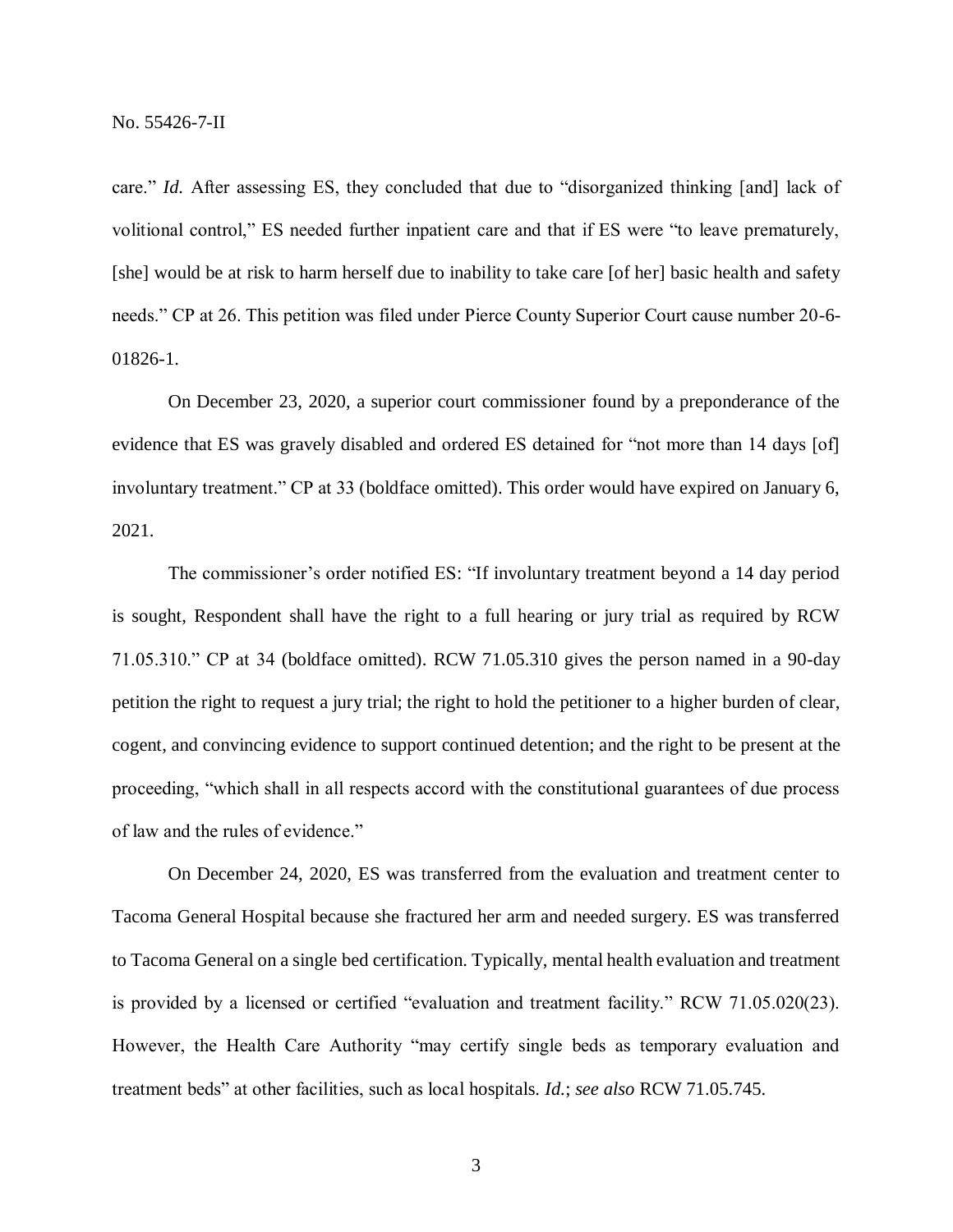The Washington Supreme Court has previously rejected attempts to use single bed certifications to address general overcrowding at evaluation and treatment facilities, especially because when a person is involuntarily committed in an emergency room or acute care medical hospital, they tend to receive "'less care'" in "'a more restrictive environment.'" *In re Det. of D.W.*, 181 Wn.2d 201, 206, 332 P.3d 423 (2014).

## III. DETENTION UNDER CAUSE NUMBER 21-6-00027-1

Staff at Tacoma General believed ES should receive further treatment after the 14-day order expired and prepared to file a 90-day petition. However, the attending physician on "the day that [they] needed to file . . . was unfamiliar with the Court's timeframe and thought that [they] could wait a few days and declined to sign the petition." Verbatim Report of Proceedings (VRP) (Jan. 13, 2021) at 33. The physician refused to sign because they "did not want the patient to be stuck . . . at an acute care medical hospital for the full 90 days" on a single bed certification, and they "hoped that by not signing that it would pressure the community to move [ES] . . . versus keeping her in an acute care medical facility." *Id.* at 36. Staff were not successful in contacting the physician's supervisor, and they did not obtain another signature for the petition.

Under the involuntary treatment act, the 90-day petition needed to be filed by Sunday, January 3, 2021, three days before the 14-day commitment order expired on January 6. *See* RCW 71.05.300(1). The social worker confirmed that she knew the 90-day petition needed to be filed by January 3, 2021. The attending physician refused to sign the petition on Thursday, December 31, 2020. Neither the clinical social worker nor the attending physician sought a continuance under RCW 71.05.210(3), which allows a continuance in involuntary treatment act proceedings of up to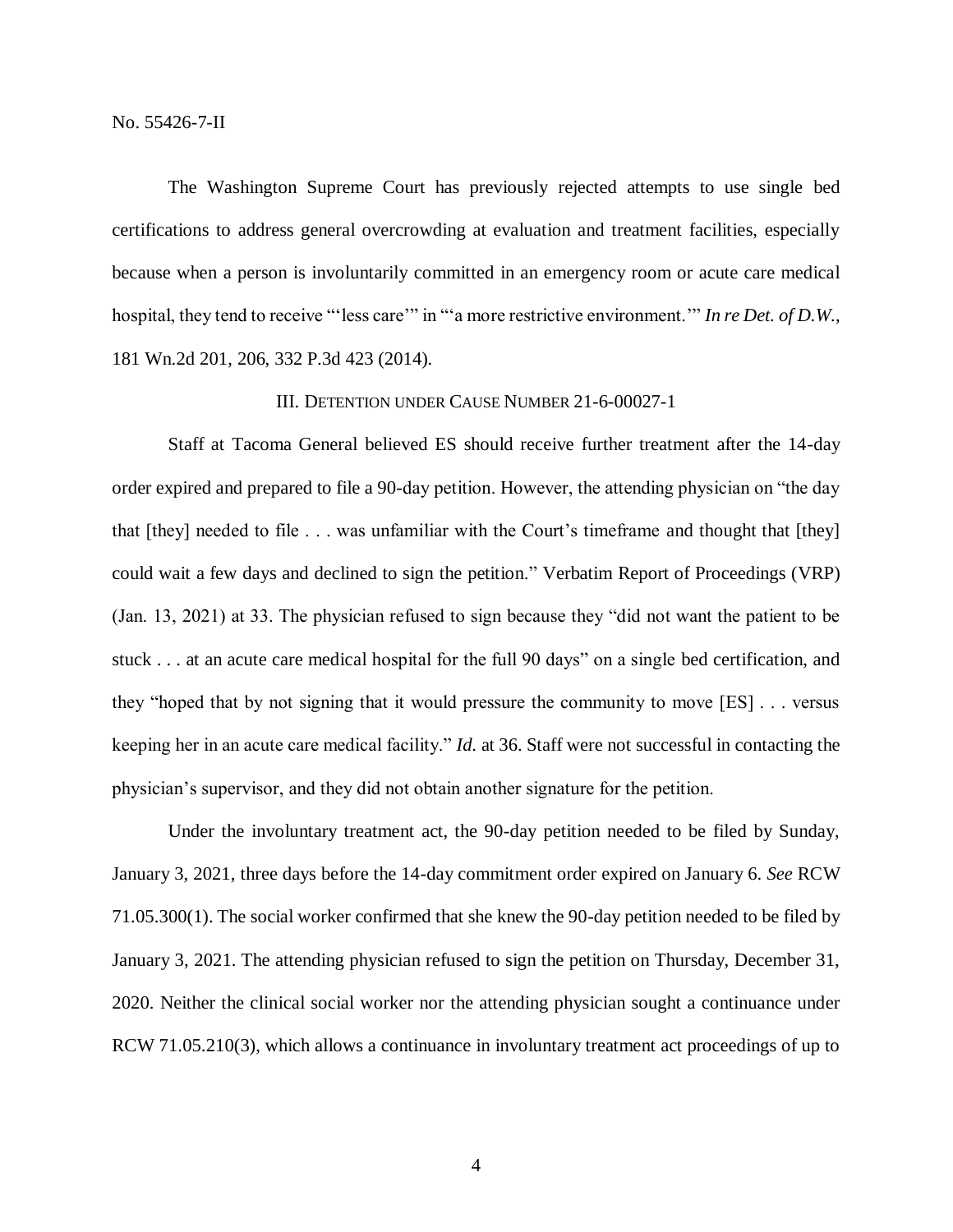14 days in order to accommodate hospitalization for medical care. Staff did not file a 90-day petition for ES.

Instead, on January 4, 2021, "the 14-day hold was dropped by the attending physician," and ES "was re-referred to the crisis responder for re-evaluation" for an emergency commitment. VRP (Jan. 13, 2021) at 34. When the hold was dropped, ES was not given the opportunity to leave the hospital and return to the community.

The social worker rereferred ES for an emergency custody evaluation at 4:45 p.m. on January 4, 2021. RCW 71.05.153(4) requires that designated crisis responders respond to emergency custody evaluation requests "[w]ithin twelve hours of notice." On January 5, 2021, at 10:00 a.m., over 17 hours after the social worker's referral, a designated crisis responder contacted ES to perform a mental status examination. The responder's report noted the reason for his referral as "[c]oncerns that the patient is still unstable after the 90 day petition was not filed due to an underlying mood disorder." CP at 43.

The designated crisis responder submitted a petition for emergency detention of ES under a new cause number, 21-6-00027-1. The petition stated, "The respondent was referred for an [involuntary treatment act] evaluation after the 90 day petition was not filed (doctor declined to sign the petition) and the 14 day hold was dropped early so that the patient could be evaluated again." CP at 2. When the crisis responder evaluated ES, she did not cooperate with the evaluation and instead cursed and yelled at the responder. The responder reported that the decision to detain ES was based on her prior refusal of medical treatment for her arm, "emotionally labile mood, [noncompliance with] psychiatric medication," and refusal of assistance with activities of daily living. CP at 4. The responder believed that ES had "made little to no progress since she was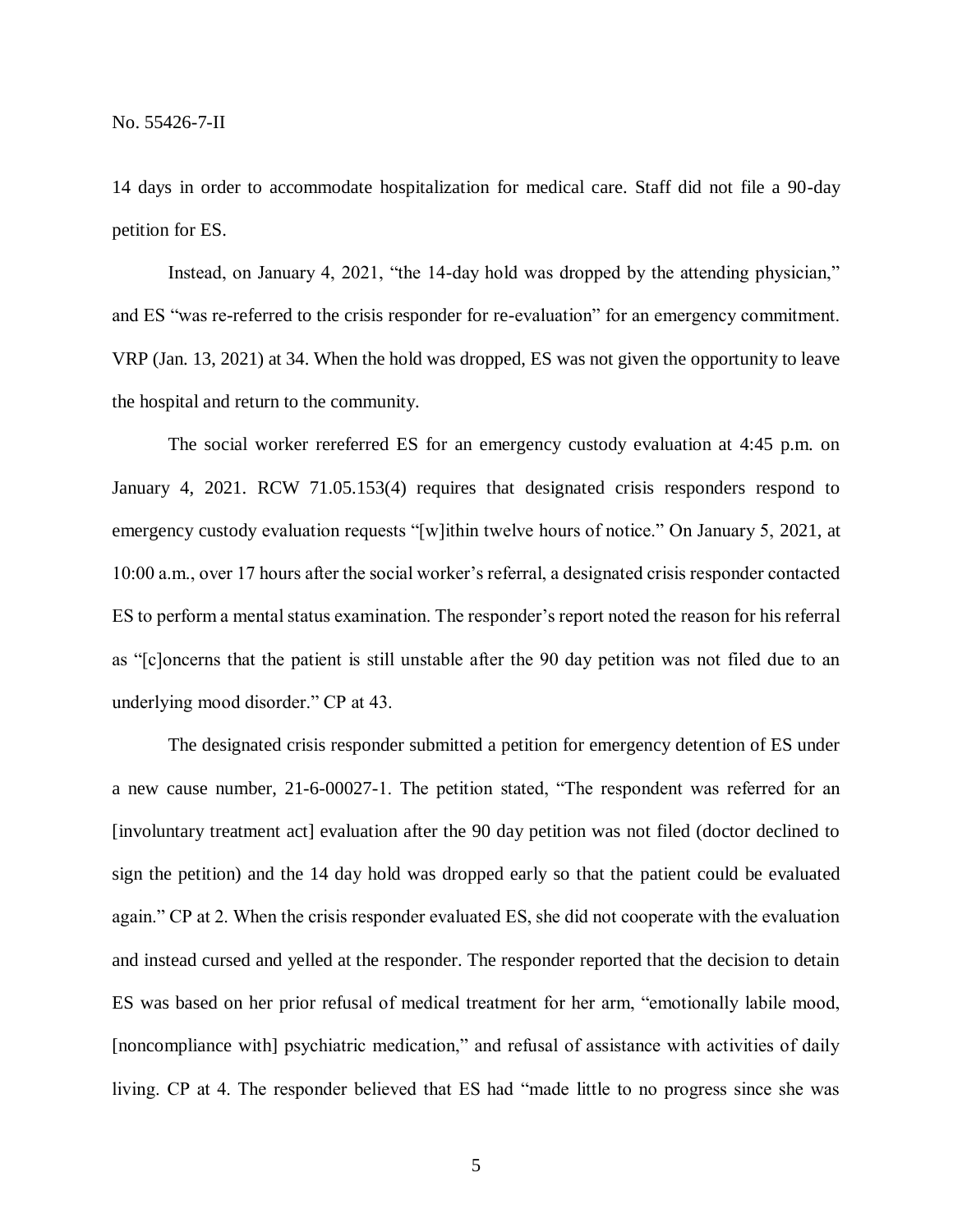detained" in December 2020 and that she continued to be gravely disabled. *Id.* The petition also reflected that a nurse reported ES used her bedside table, her cast, and hospital cords "'as weapons,'" but this particular statement was not admitted into evidence at the commitment hearing. CP at 2.

At 12:00 p.m. on January 5, 2021, the designated crisis responder notified ES that she was being taken into emergency custody at Tacoma General under a new cause number. The responder also provided ES with a statement of her rights, which explained that she would be "released within a period of 120 hours," unless a judicial hearing was held and it was determined that there was probable cause to detain her "for up to an additional 14 days." CP at 5. The designated crisis responder also requested a single bed certification for Tacoma General and indicated that ES required medical services that were not available at a certified evaluation and treatment facility.

On January 8, 2021, an examining physician and examining mental health professional petitioned for 14 days of involuntary treatment for ES under the 2021 cause number. ES refused to participate in the assessment, and she was observed yelling, cursing, and throwing items from her room at staff. Petitioners alleged that ES was "gravely disabled due to lack of cognitive and volitional control, impulsivity, and an inability to care for her routine functioning, and [activities of daily living]" and that her "hostile behavior put[] her at imminent risk in the community." CP at 14. They did not recommend a less restrictive alternative because ES was "not able to care for her basic needs" and was "putting her health and safety at risk by throwing her urine and feces as well as intentional incontinence." *Id.* Petitioners asserted that ES required "intensive, supervised, 24-hour care." CP at 12.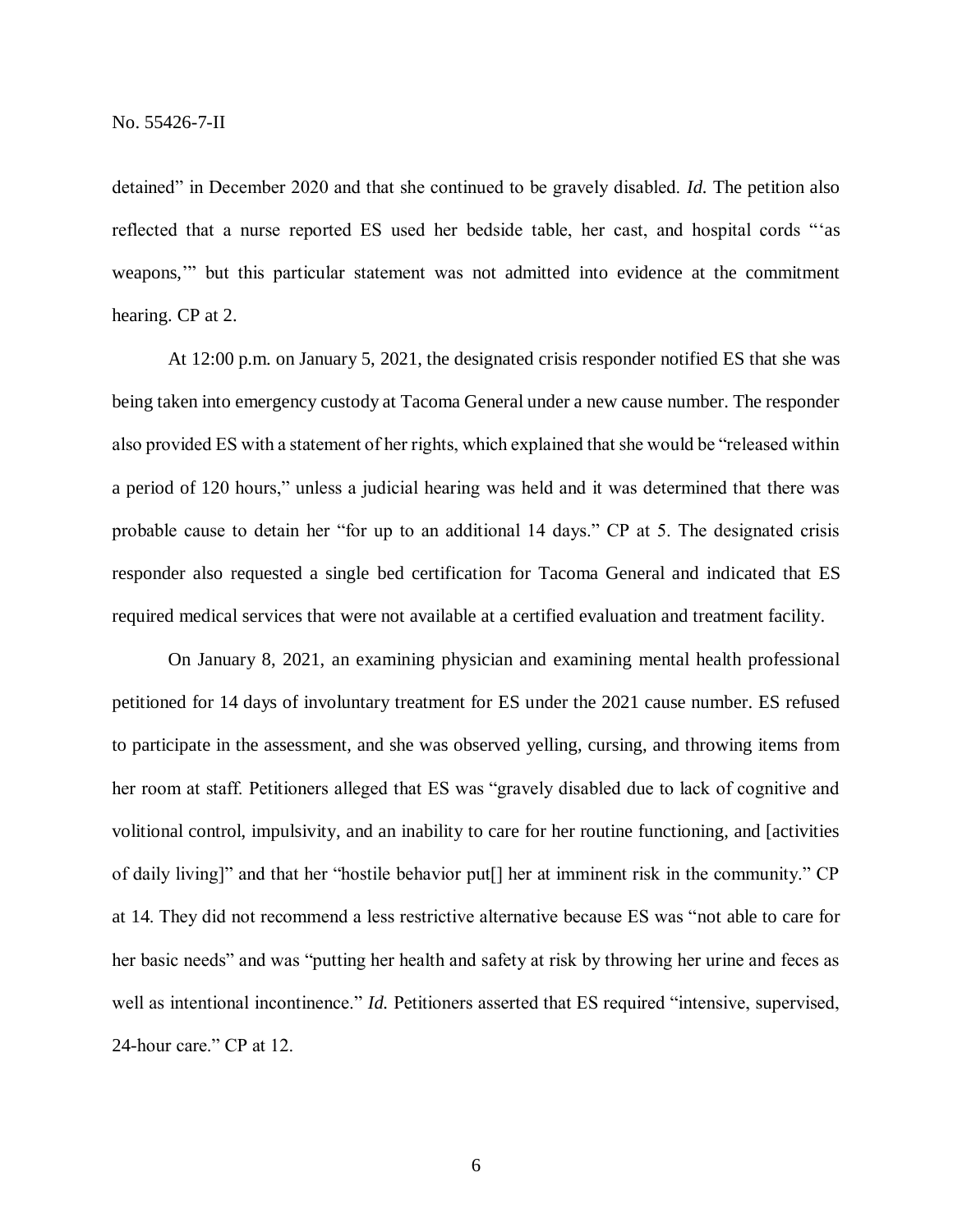#### IV. MOTION TO DISMISS THE 14**-**DAY PETITION UNDER THE 2021 CAUSE NUMBER

On January 11, 2021, ES filed a motion to dismiss the 14-day petition under the 2021 cause number based on "a total disregard of the statutory requirements and rights set forth in [the involuntary treatment act]." CP at 16. ES further argued that filing successive 14-day petitions for involuntary treatment "due to a potential co-petitioner's refusal to sign off on a petition for further treatment" violated her right to due process. CP at 18. Because of the successive 14-day petitions, ES was detained for longer than 14 days without an opportunity to exercise her right to a full hearing or jury trial, or to hold the State to a higher burden of proof than preponderance of the evidence, as required by RCW 71.05.310.

On the record, the superior court commissioner stated he found it "troubling" that there was a doctor at Tacoma General who needed "further education" on the procedures for involuntary commitment. VRP (Jan. 13, 2021) at 50. Moreover, the social worker involved in this case, who had "a pretty long history" of working on these petitions at the hospital and "understands the timelines for them," had the ability to "seek out additional support" from other hospital staff to get the petition signed, but she "did not pursue that." *Id.* Although there was "somehow a disruption" in the process, perhaps because of the New Year's holiday, that "doesn't disrupt what the statute requires." *Id.* at 51.

The designated crisis responder was also "pretty experience[d]" but "was proceeding on assumptions that under the statute don't hold true." *Id.* at 53. "[H]e didn't seem to perceive at all that there was a 12-hour window from referral to his arrival," which caused the commissioner concerns about due process. *Id.* at 55.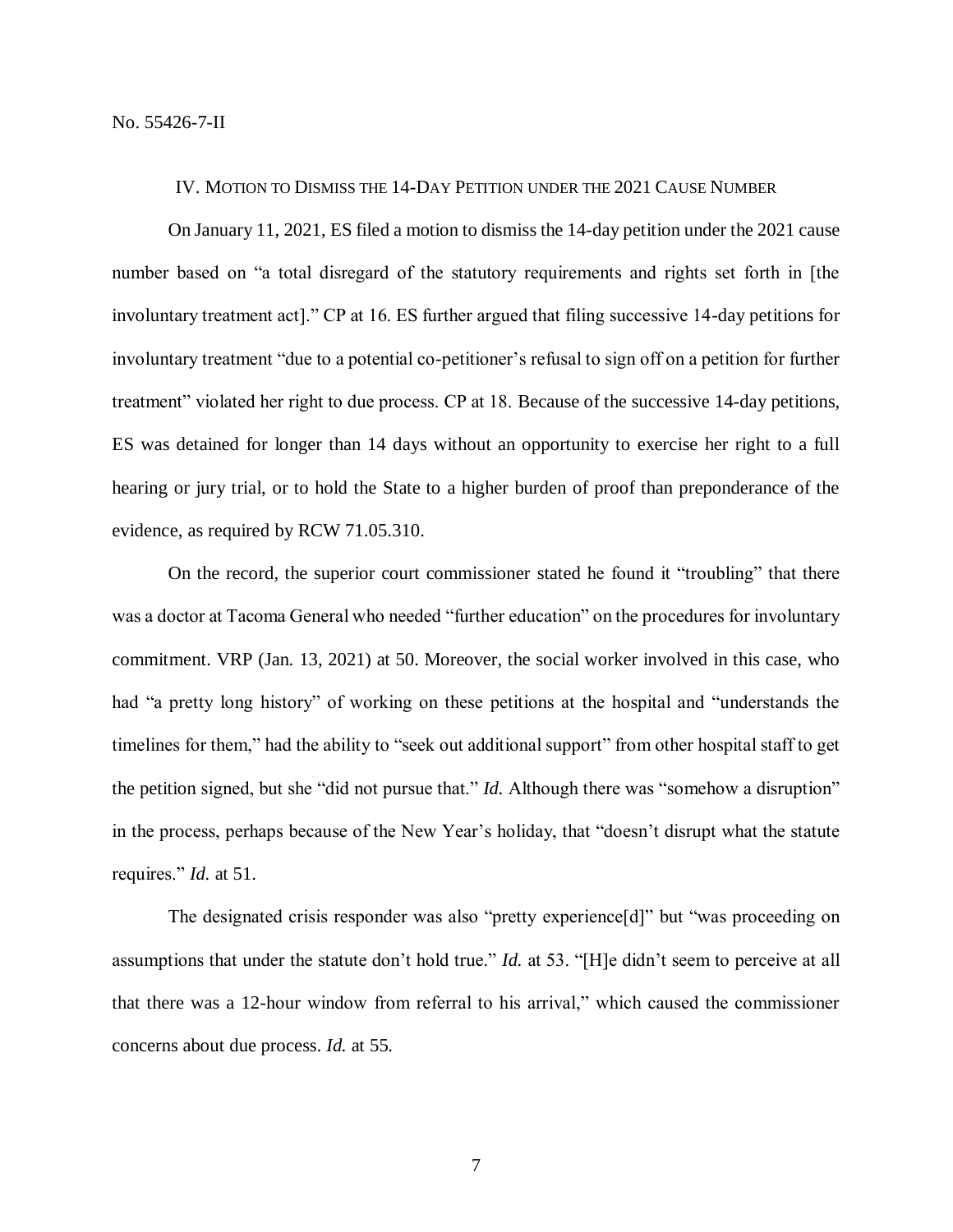However, the commissioner did not find a total disregard of the statutory requirements. He expressed concern that if he were to decide ES's motion to dismiss "on a technical basis," the parties would be "back in very short order on a new petition because of respondent's inability to care for herself and the risks." *Id.* at 56. "This case sort of screams at me to say, you know, the process simply was not followed -- whether it was an egregious total disregard, not just simply a disregard, there was disregard of the statute without question." *Id.* at 58. He also noted that one option was to continue the case for up to 14 days based on ES's hospitalization for medical treatment under RCW 71.05.210(3), but a continuance was not requested. Although he described it as "a close call," the commissioner ultimately did not find total disregard and did not believe dismissal was the appropriate remedy. *Id.*

The superior court entered written findings and conclusions to support the denial of the motion to dismiss, which "incorporate[d] by reference the oral findings of fact and conclusions of law." CP at 70. The court found that ES was evaluated for a 90-day involuntary treatment petition at Tacoma General by a doctor, that "[t]he doctor had an incorrect understanding about the filing deadline and process," and that "[t]he doctor refused to sign the petition based on the belief that single bed certifications were inappropriate for longer-term civil commitment periods." CP at 70- 71. Tacoma General then "issued a notice for release/discharge of the patient prior to the expiration of the 14-day order" and rereferred her for another emergency custody evaluation. CP at 71. The designated crisis responder evaluated ES "approximately 17 hours after the request for emergency evaluation was made" and erroneously "believed that they were not subject to a 12-hour time limit to conduct the evaluation." *Id.* The superior court found that ES "remain[ed] in need of further treatment and would be at risk if released." *Id.*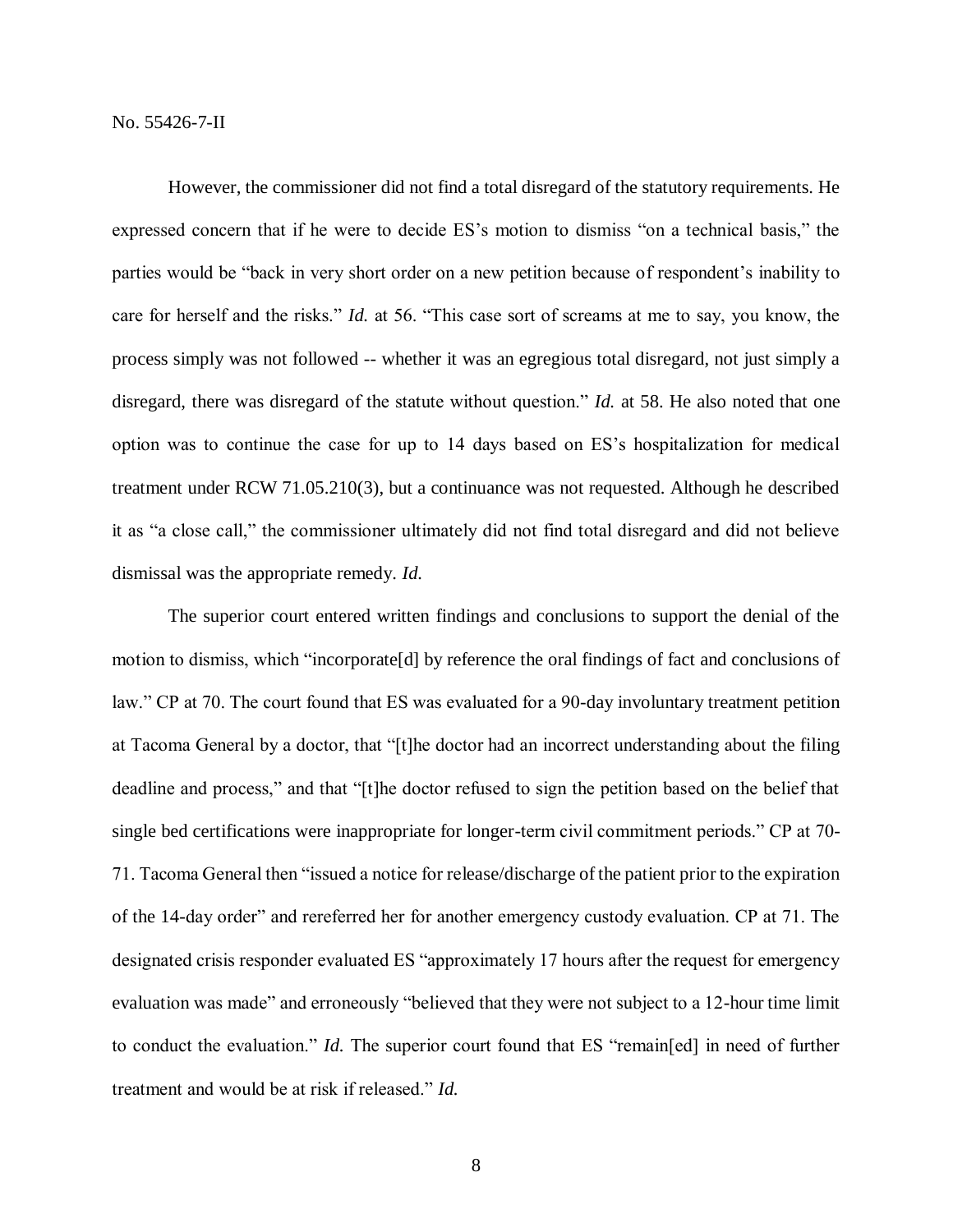Even though ES "was not afforded the opportunity to leave the facility" when the 14-day hold under the 2020 cause number was dropped, the superior court concluded that the two 14-day detentions were "not continuous" and that the detention under the 2020 cause number "had been terminated before the emergency detention was initiated under this [2021] cause number." CP at 72. It determined that "the two time violations in this case, when considered either each individually, or together, did not rise to the level of a total disregard of the statutory requirements" and that "the purposes of [the involuntary treatment act] as considered under the facts of this case weigh in favor of denying the motion to dismiss." *Id.*

After denying the motion to dismiss, the superior court proceeded to the probable cause hearing on the second 14-day commitment petition. In addition to hearing testimony from one of the petitioners and the attending social worker, the court heard testimony from the administrator of the residential care facility where ES had previously been living. The administrator testified that ES had been removed when she was "in a crisis situation," but the facility was holding a bed for her to return to when she "stabilized." VRP (Jan. 15, 2021) at 103-05. The residential care facility had a psychiatrist and mental health professional on staff.

The superior court found that ES was gravely disabled because as a result of her mental health disorders, she "manifest[ed] severe deterioration in routine functioning" and was "not receiving such care as is essential for . . . her health or safety." CP at 80; *see* RCW 71.05.020(24)(b). It ordered ES detained "for not more than 14 days [of] involuntary treatment" under the 2021 cause number. CP at 82 (boldface omitted).

The court's commitment order noted that ES was "[m]alodorous at times," made "delusional/paranoid statements," and had engaged in "[a]ssaultive behaviors," such as

9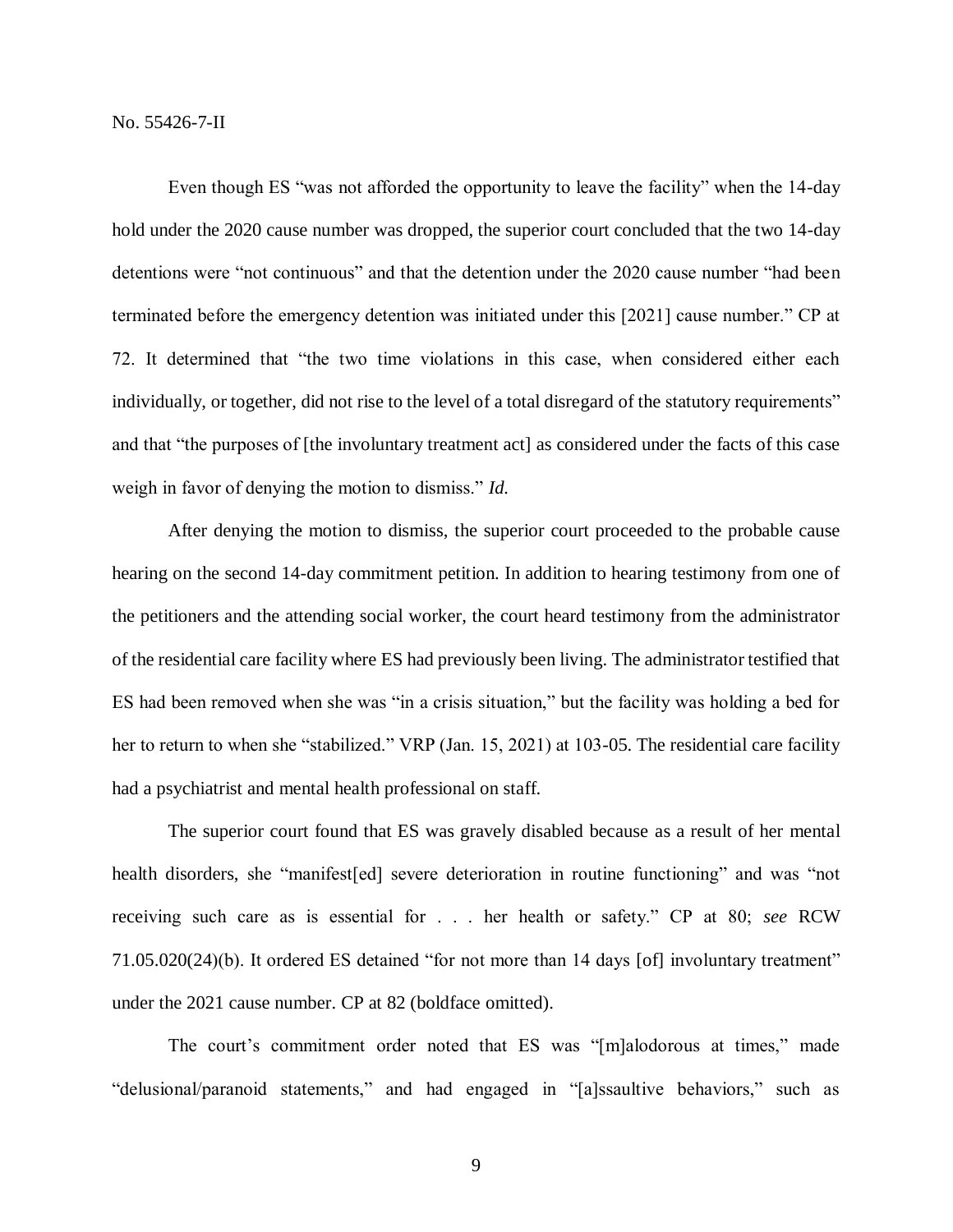"throw[ing] things at nursing staff." CP at 80. It also noted the testimony indicating that upon release, ES could return to the residential care facility where she was previously living.

The State later filed a 90-day commitment petition but moved to voluntarily dismiss it by stipulation of the parties because ES was expected to be discharged to a memory care facility, presumably the residential care facility where she previously lived. The superior court dismissed the 90-day petition.

## ANALYSIS

Although ES is no longer detained under the orders at issue here, her appeal is not moot. The legislature has encouraged courts to consider "all available evidence concerning the respondent's historical behavior" when determining whether a person is gravely disabled and to give "great weight" to a person's "prior history of decompensation leading to repeated hospitalizations" when deciding whether a less restrictive alternative should be ordered. RCW 71.05.012, .245(1); *see also* RCW 71.05.212(1)(d) (requiring designated crisis responders and other health professionals to consider "all reasonably available information," including prior commitments, when conducting an evaluation). The period of detention at issue in this case is currently designated as two separate involuntary commitments on ES's records. "Because an involuntary commitment order may have adverse consequences on future involuntary commitment determinations," we may still provide effective relief by holding that the second 14-day commitment order was improper. *In re Det. of M.K.*, 168 Wn. App. 621, 625, 279 P.3d 897 (2012). And even if the appeal were technically moot, both parties agree that the question presented should be addressed because it is of continuing and substantial public interest.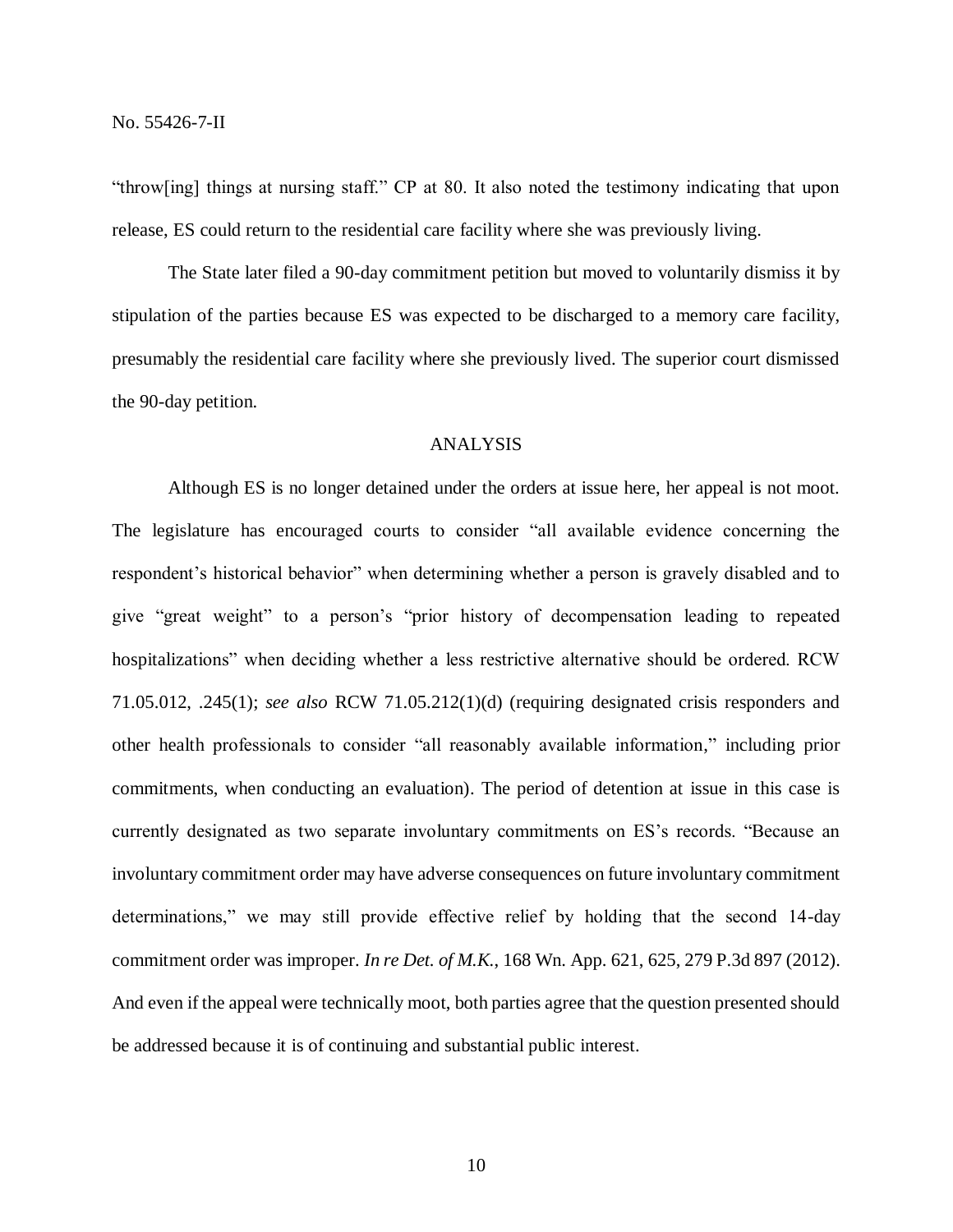#### I. INVOLUNTARY TREATMENT ACT

### A. Purpose and Intent

The legislature enacted the involuntary treatment act "to provide specific procedural

protections for mentally ill persons subject to involuntary mental [health] treatment." *In re Det. of* 

*A.S.*, 138 Wn.2d 898, 909, 982 P.2d 1156 (1999). It expressly intended:

(a) To protect the health and safety of persons suffering from behavioral health disorders and to protect public safety through use of the parens patriae and police powers of the state;

(b) To prevent inappropriate, indefinite commitment of persons living with behavioral health disorders and to eliminate legal disabilities that arise from such commitment;

(c) To provide prompt evaluation and timely and appropriate treatment of persons with serious behavioral health disorders;

(d) To safeguard individual rights;

(e) To provide continuity of care for persons with serious behavioral health disorders;

(f) To encourage the full use of all existing agencies, professional personnel, and public funds to prevent duplication of services and unnecessary expenditures; and

(g) To encourage, whenever appropriate, that services be provided within the community.

RCW  $71.05.010(1)(a)-(g)$ . To achieve these purposes, the act "provides for involuntary commitment in stages" of detentions that increase in length. *In re Det. of Dydasco*, 135 Wn.2d 943, 947, 959 P.2d 1111 (1998). Individuals with behavioral health disorders may be involuntarily detained for periods of up to 120 hours, 14 days, 90 days, or 180 days, if medical and mental health professionals determine that they meet certain criteria warranting involuntary commitment. The act provides specific procedures for initiating and challenging each length of detention. *See* RCW 71.05.030 ("Persons suffering from a behavioral health disorder may not be involuntarily committed for treatment of such disorder except pursuant to provisions of this chapter."). Because involuntary commitment is "a significant deprivation of liberty," the involuntary treatment act's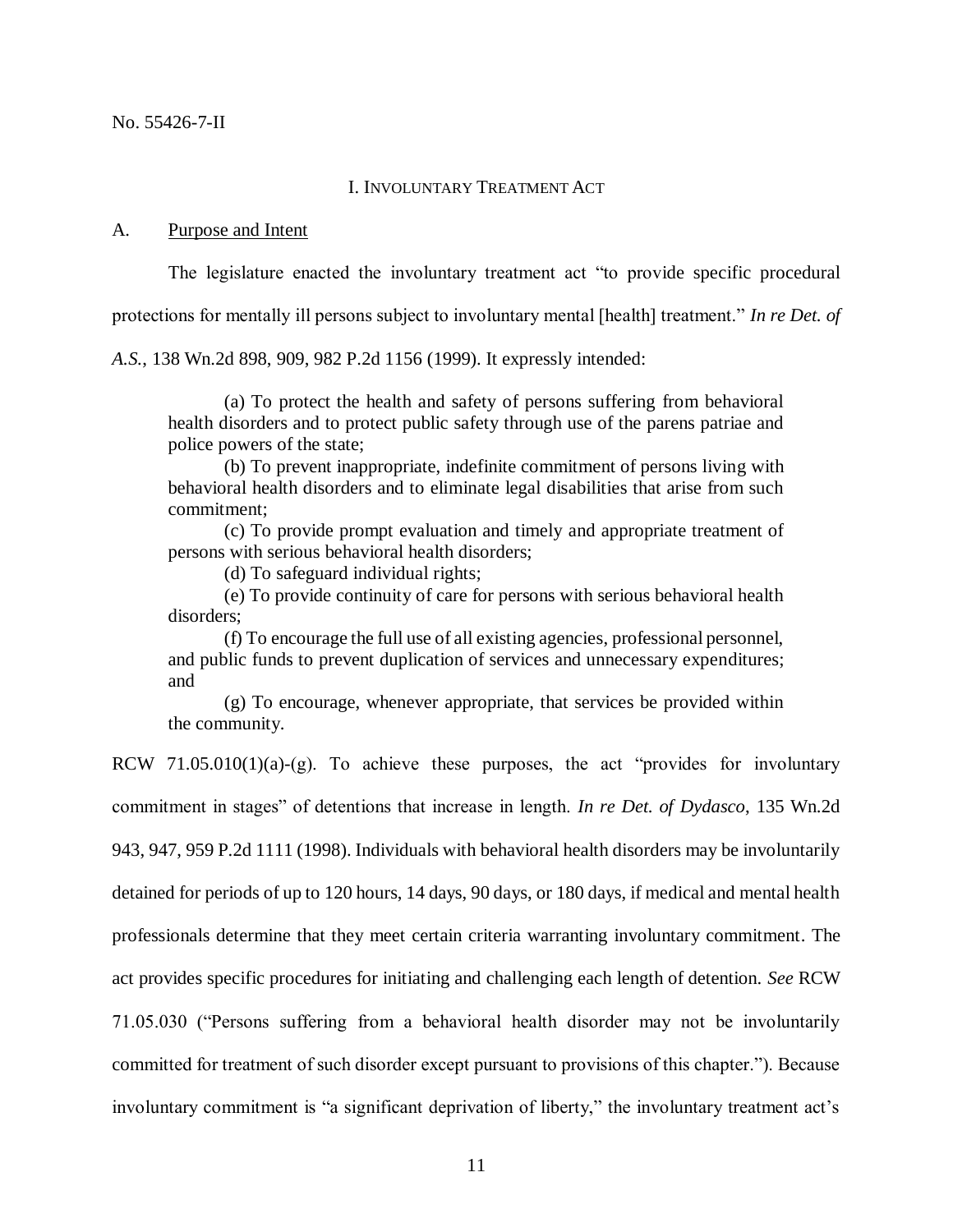provisions must be "strictly construed." *In re Det. of C.W.*, 147 Wn.2d 259, 277, 53 P.3d 979 (2002). However, we must also consider the intent of the act and the need to avoid absurd results. *Id.* at 272. There is a presumption in favor of deciding involuntary treatment act petitions on their merits, unless the statutory requirements were totally disregarded. RCW 71.05.010(2); *see also C.W.*, 147 Wn.2d at 281.

## B. Emergency Detention

A designated crisis responder may take a person into emergency custody "for not more than one hundred twenty hours" if the responder receives and verifies "information alleging that a person, as the result of a behavioral health disorder, presents an imminent likelihood of serious harm, or is in imminent danger because of being gravely disabled." RCW 71.05.153(1). "Within twelve hours of notice of the need for evaluation, not counting time periods prior to medical clearance, the designated crisis responder must determine whether the individual meets detention criteria." RCW 71.05.153(4).

If the admitting facility determines that a person's "physical condition reveals the need for hospitalization" for medical treatment, the facility must transfer the person to an appropriate hospital. RCW 71.05.210(3). If this occurs, "the court shall order such continuance in proceedings under this chapter as may be necessary, but in no event may this continuance be more than fourteen days." *Id.* The broad application of this provision to the entire chapter suggests courts have flexibility to grant this continuance no matter what stage of involuntary treatment act proceedings the patient is in.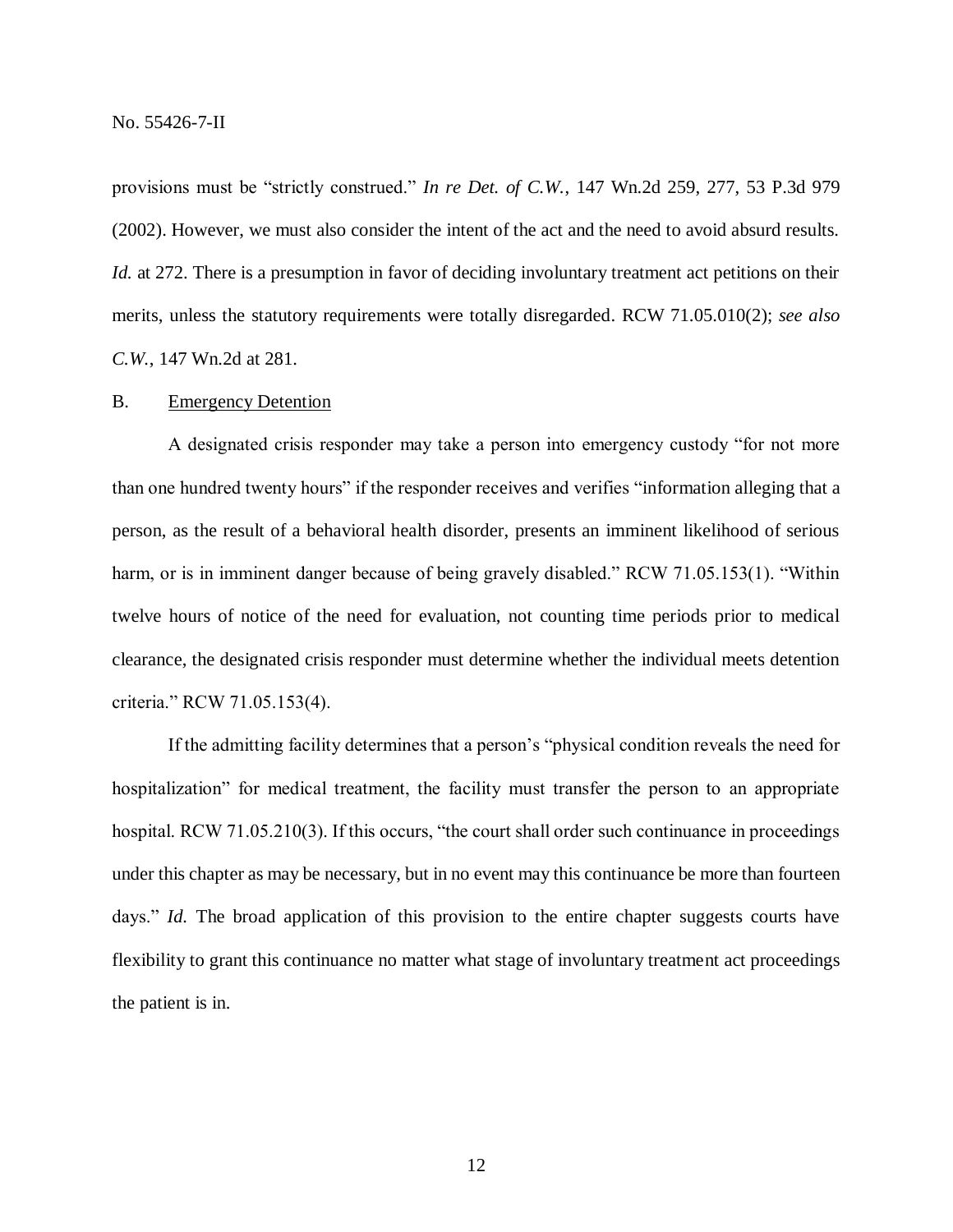### C. 14-Day Detention

"A person detained for one hundred twenty hour evaluation and treatment may be committed for not more than fourteen additional days of involuntary intensive treatment" if statutory requirements are met. RCW 71.05.230. A petition for 14 days of involuntary treatment "may only be filed if" the person's condition is "caused by a behavioral health disorder and results in: (a) A likelihood of serious harm; (b) the person being gravely disabled; or (c) the person being in need of assisted outpatient behavioral health treatment." RCW 71.05.230(1).

If a petition for 14 days of involuntary treatment is filed, the superior court must hold a probable cause hearing. RCW 71.05.240(1). There is no right to a jury trial at this stage. *In re Det. of S.E.*, 199 Wn. App. 609, 611, 400 P.3d 1271 (2017).

After the probable cause hearing, "if the court finds by a preponderance of the evidence that such person, as the result of a behavioral health disorder, presents a likelihood of serious harm, or is gravely disabled," and finds that less restrictive alternatives are not "in the best interests of such person or others, the court shall order that such person be detained for involuntary treatment not to exceed fourteen days." RCW 71.05.240(4)(a). "The court shall notify the person orally and in writing that if involuntary treatment is sought beyond the fourteen-day inpatient . . . treatment period, the person has the right to a full hearing or jury trial." RCW 71.05.240(6).

Involuntary treatment "shall terminate sooner" than 14 days if professional staff believe that "(a) the person no longer constitutes a likelihood of serious harm, or (b) no longer is gravely disabled, or (c) is prepared to accept voluntary treatment upon referral, or (d) is to remain in the facility providing intensive treatment on a voluntary basis." RCW 71.05.260(1). "A person who has been detained for fourteen days of intensive treatment shall be released at the end of the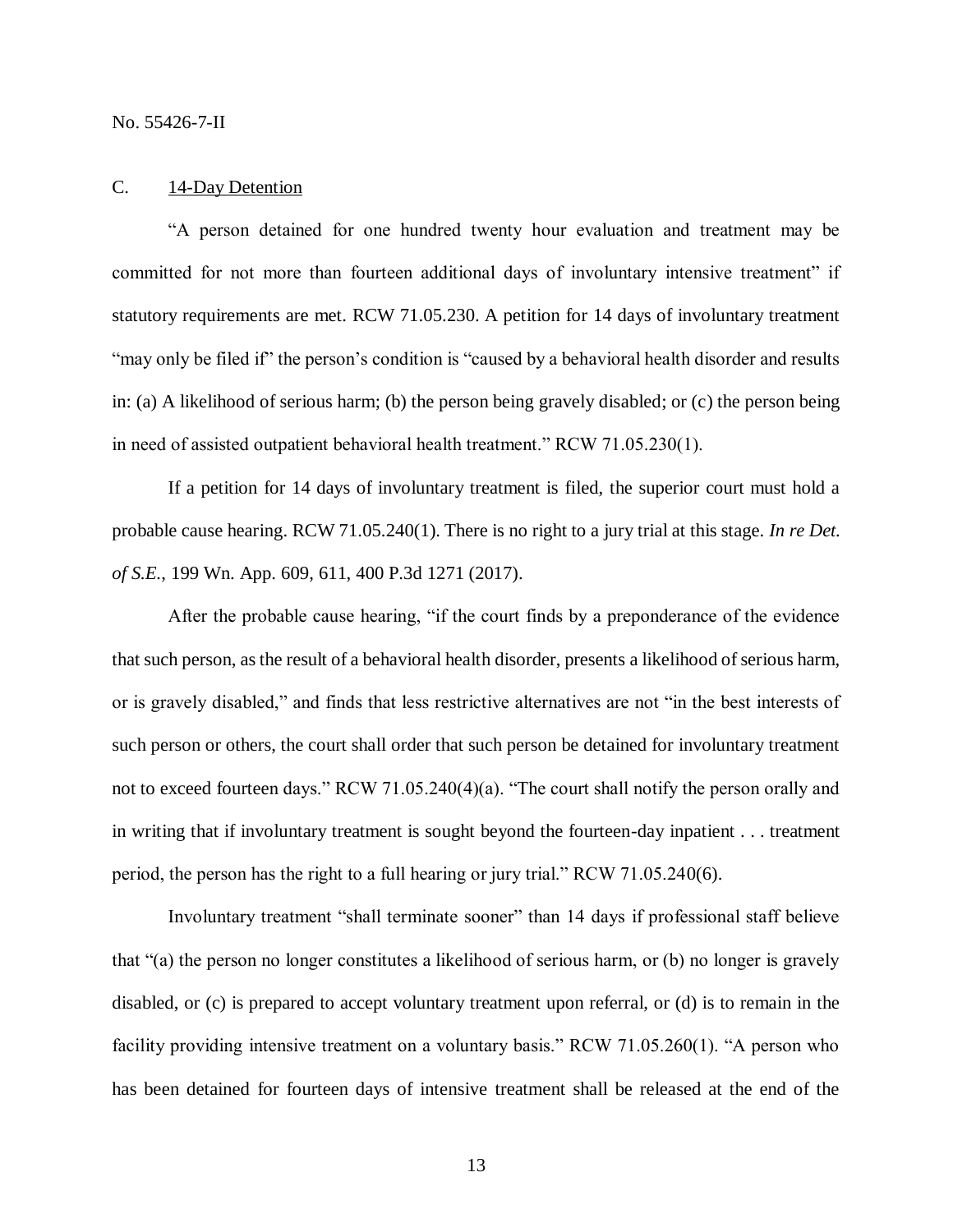fourteen days," unless the person "agrees to receive further treatment on a voluntary basis" or "RCW 71.05.280 is applicable." RCW 71.05.260(2).

RCW 71.05.280 provides, in part, that if the person remains gravely disabled "[a]t the expiration of the fourteen-day period of intensive treatment," and other statutory requirements are met, the person may be committed for 90 days of further involuntary treatment. RCW 71.05.280(4); *see also* RCW 71.05.230(8), .320(1)(a).

#### D. 90-Day and 180-Day Detentions

"At any time during a person's fourteen day intensive treatment period," but at least three days before the treatment period expires, professional staff or the designated crisis responder may petition the superior court for an order requiring the person to undergo 90 days of additional treatment under RCW 71.05.280. RCW 71.05.290(1), .300(1). The petition must be "supported by affidavits based on an examination of the patient," and it must be signed by two staff members. RCW  $71.05.290(2)(a)(i)$ . These staff members may be physicians, physician assistants, or psychiatric advanced registered nurse practitioners, and one mental health professional. RCW  $71.05.290(2)(a)(i)(A)-(B).$ 

The person named in the 90-day petition is entitled to a jury trial, should they request one. RCW 71.05.310. The burden of proof is on the petitioner to show that further detention is warranted by clear, cogent, and convincing evidence. *Id.*; *see also A.S.*, 138 Wn.2d at 910 ("Should the State seek additional commitment of the individual, the burden escalates.").

Under RCW 71.05.320(1)(a), "if the court or jury finds that grounds set forth in RCW 71.05.280 have been proven and that the best interests of the person or others will not be served by a less restrictive treatment," then the court will remand the person to an evaluation and treatment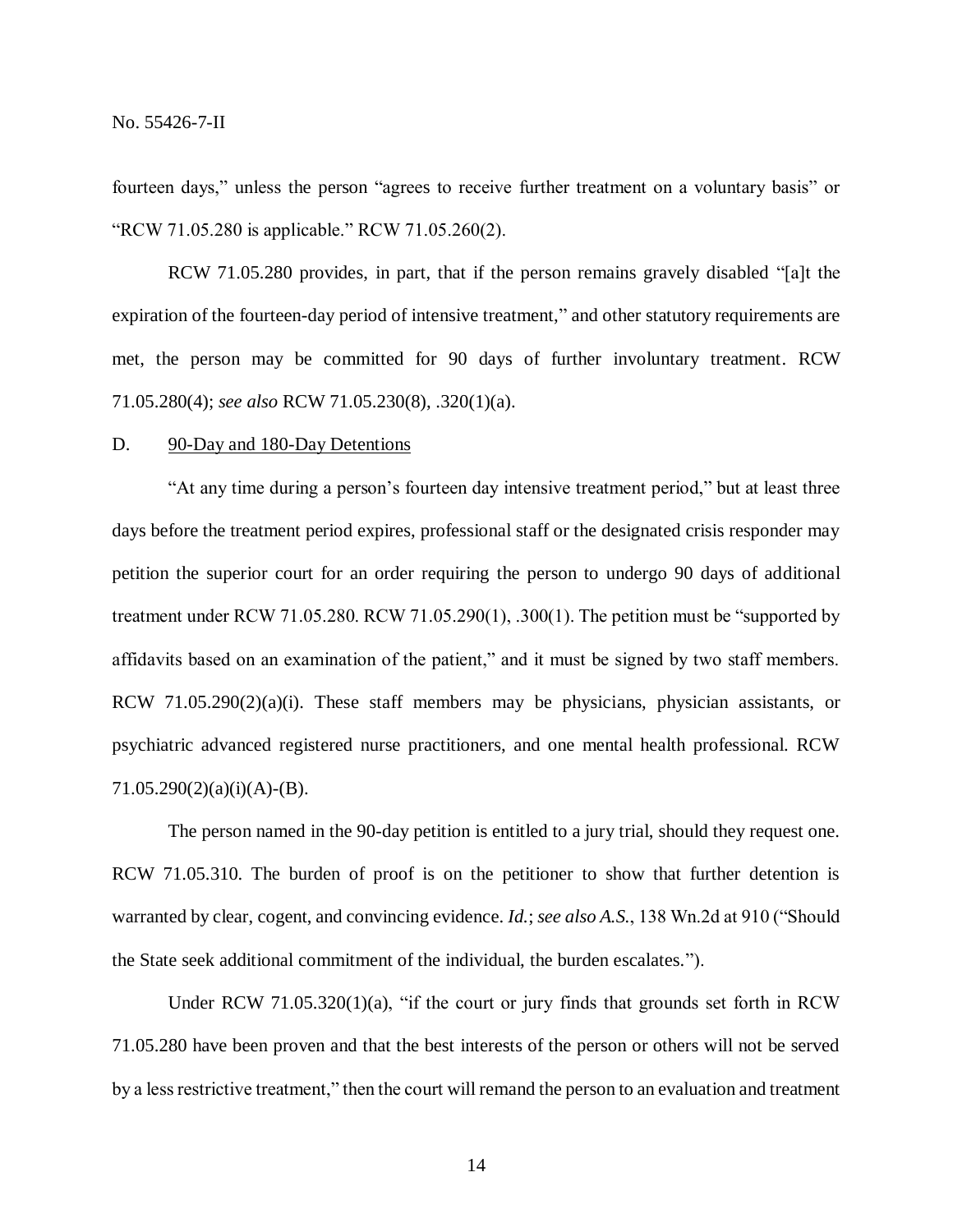facility "for a further period of intensive treatment not to exceed ninety days from the date of judgment."

To detain a person beyond the 90-day commitment period, staff may file a 180-day petition. RCW 71.05.320(4), (6)(a). "At the end of the one hundred eighty-day period of commitment, ... the committed person shall be released unless a petition for an additional one hundred eighty-day period of continued treatment is filed and heard in the same manner." RCW 71.05.320(6)(b). "Successive one hundred eighty-day commitments are permissible on the same grounds and pursuant to the same procedures as the original one hundred eighty-day commitment." *Id.*

## II. SUCCESSIVE PETITIONS FOR 14-DAY DETENTION UNDER THE ACT

ES argues that to detain a person beyond the period authorized by the 14-day petition, the hospital must file a timely 90-day petition. "When the treating facility cannot meet the statutory criteria to petition for additional treatment after the 14-day commitment, a strict construction of the statute does not allow the hospital to bring the individual back to stage one of detention." Br. of Appellant E.S. at 19. We agree that the act does not permit successive 14-day detentions.

We review questions of statutory interpretation de novo. *N.G.*, 20 Wn. App. 2d at 833. When reviewing the superior court's findings of fact and conclusions of law, we evaluate whether there is substantial evidence in the record to support the findings of fact and whether the findings support the conclusions of law. *In re Det. of A.F.*, 20 Wn. App. 2d 115, 125, 498 P.3d 1006 (2021), *review denied*, 199 Wn.2d at 1009 (2022).

As an initial matter, the State argues it was consistent with statutory requirements to release ES early because "nothing in [RCW 71.06.260(1)] limits the authority of the facility to release the patient sooner for other reasons than those specified" and ES was ordered "detained for *not more*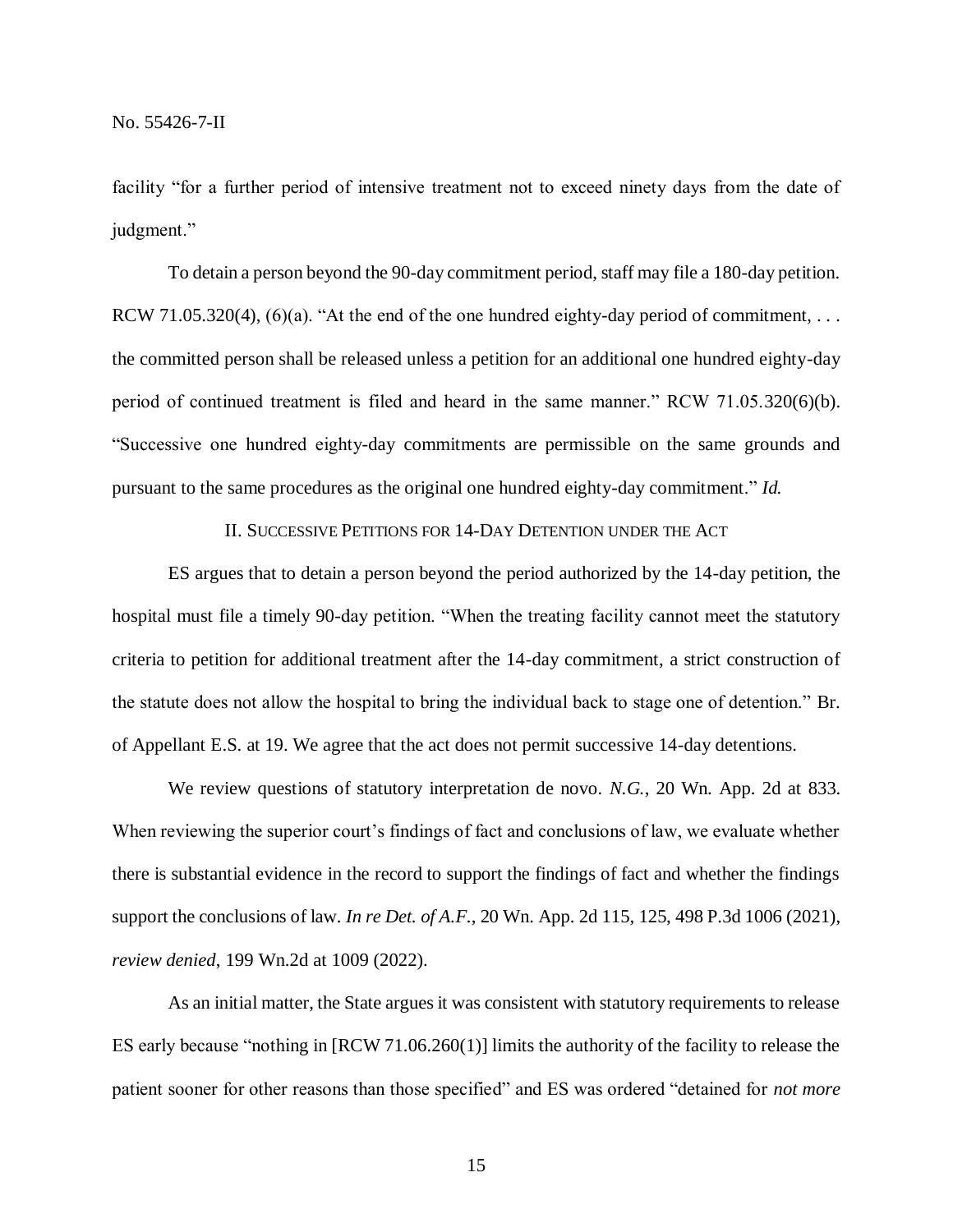*than* 14 days." Br. of Resp't State of Wash. (Br. of Resp't) at 27 (emphasis added). RCW 71.05.260(1) lists specific circumstances where a person's involuntary commitment "shall terminate sooner" than 14 days. The commitment must be terminated if staff believe the person "no longer constitutes a likelihood of serious harm" or "no longer is gravely disabled" or if the person is prepared to accept treatment voluntarily either by referral or by remaining at the detaining facility. RCW 71.05.260(1)(a)-(d). Here, staff continued to believe that ES would present a risk of serious harm if released and was gravely disabled, and the State fails to show that ES was prepared to accept treatment voluntarily. Thus, the staff's decision to nominally release ES early for the sole purpose of legally reinitiating an involuntary detention was not supported by the language of this statute.

Additionally, it is clear from the structure of the involuntary treatment act that the legislature did not intend to allow for consecutive or successive 14-day detentions. *Compare* RCW 71.05.290(1), *and* .320(1)(a) (allowing staff to petition for "an additional period of treatment" beyond the 14-day period and the court to impose "a further period of intensive treatment not to exceed ninety days"), *with* RCW 71.05.320(6)(b) (expressly allowing staff to petition for "[s]uccessive one hundred eighty-day commitments"). The act is intended to be applied "in stages," with increasing terms of involuntary treatment and detention to be accompanied by increasing procedural protections. *Dydasco*, 135 Wn.2d at 947. For example, before a person may be subjected to involuntary treatment "beyond the fourteen-day inpatient . . . treatment period, the person has the right to a full hearing or jury trial," RCW 71.05.240(6), and the State must meet a clear, cogent, and convincing burden. RCW 71.05.310.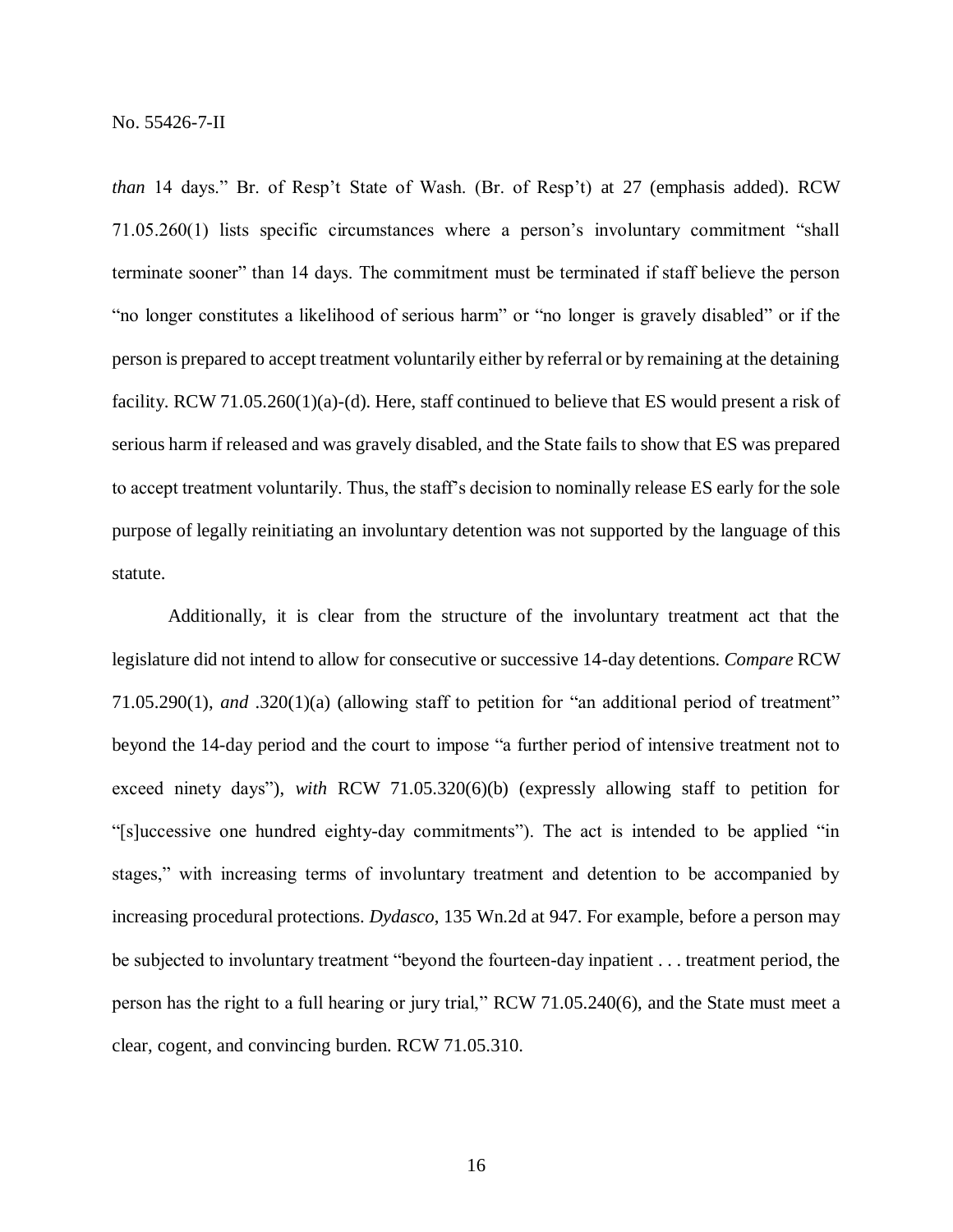Unless the person voluntarily agrees to further treatment or is subject to further involuntary treatment under RCW 71.05.280, "[a] person who has been detained for fourteen days of intensive treatment shall be released at the end of the fourteen days." RCW 71.05.260(2). The involuntary treatment act does not provide an option to reinitiate an emergency detention or to file a new 14 day petition at this time.

In *N.G.*, Western State Hospital reinitiated emergency detentions and filed 14-day commitment petitions under new cause numbers after realizing that two people's 180-day involuntary commitment orders had expired. 20 Wn. App. 2d at 822. For one patient, staff did not immediately realize that the orders had expired, at least in part due to an "unreliable computer system." *Id.* at 823. We recognized, "Nothing in the [involuntary treatment act] allows for a 180day commitment to be followed immediately, without a break, by a 72-hour detention and a 14 day commitment." *Id.* at 831. And we held that dismissal of the new 14-day commitment petitions was an available remedy because the new cause numbers did not really represent "'new'" cases. *Id.* at 830. Rather, they represented attempts "to extend the existing unlawful detentions" and were "a direct continuation of the previous cases." *Id.* Additionally, if dismissal were not an available remedy under these circumstances, a facility "could completely ignore [involuntary treatment act] requirements . . . without any meaningful repercussions, knowing that the detention could be extended simply by obtaining a new 72-hour detention and filing a new 14-day petition." *Id.* at 831. Allowing this procedure would be contrary to the involuntary treatment act's stated intentions of preventing inappropriate, indefinite commitment and safeguarding individual rights. *Id.* (citing RCW  $71.05.010(1)(b)$ , (d)).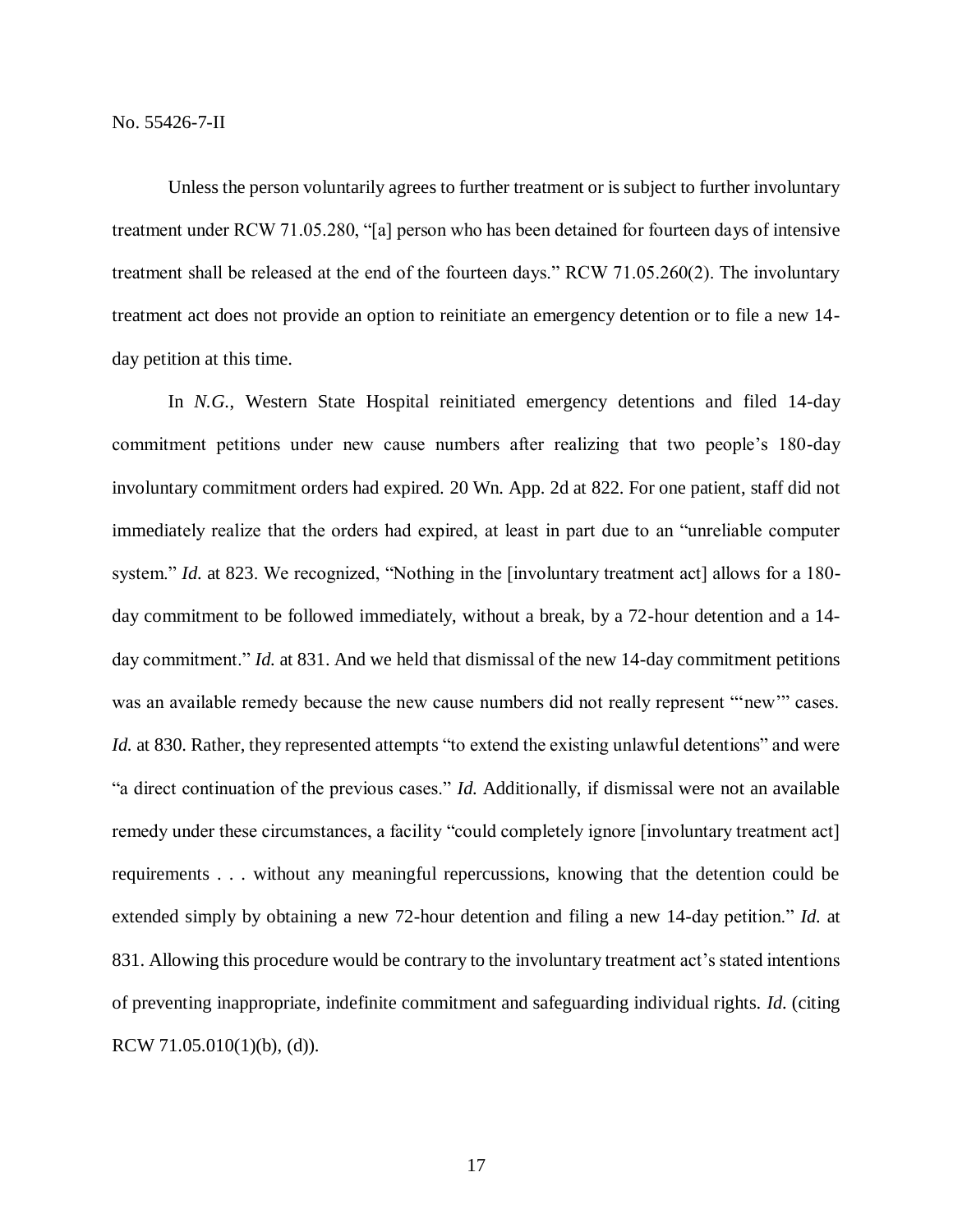Here, the superior court found that ES's two periods of detention were not continuous, so the State maintains that they were compliant with the involuntary treatment act. There is some support for this idea in the statutory language, which defines "release" only as "legal termination of the commitment." RCW 71.05.020(48). Testimony at the hearing on ES's motion to dismiss showed that an attending physician "dropped" the 14-day hold and a social worker rereferred ES to a designated crisis responder. VRP (Jan. 13, 2021) at 34. Strictly construing the definition of "release" from the act could support a conclusion that, if the attending physician legally terminated ES's detention, this was sufficient to release ES from the detention and permit the start of a new involuntary commitment case.

But if this were all it took to effectuate a "release<sup>[]</sup> at the end of the fourteen days," as required by RCW 71.05.260(2), committed persons would be left with very little protection against unwarranted or indefinite detentions, contrary to the legislature's intent. Although the underlying facts of this case differ slightly, the procedure used to continue ES's detention was similar to the procedure used in *N.G.*, and the same concerns we articulated in *N.G.* are present here. The new cause number did not represent a truly new case; it was an attempt to extend or continue an existing detention that was about to become improper. Additionally, ES was not even notified when the technical release occurred.

ES never returned to the community between the detentions under the 2020 and 2021 cause numbers, as staff did not notify her when the hold on her was "dropped." VRP (Jan. 13, 2021) at 34; *see also* Br. of Resp't at 4 ("[S]he wasn't expressly notified that the hold had been lifted."). This lack of notice to ES that she was free to go is a key fact that makes this case different from *In re Detention of D.H.*, 20 Wn. App. 2d 840, 502 P.3d 1284 (2022), *pet. for review filed*, No.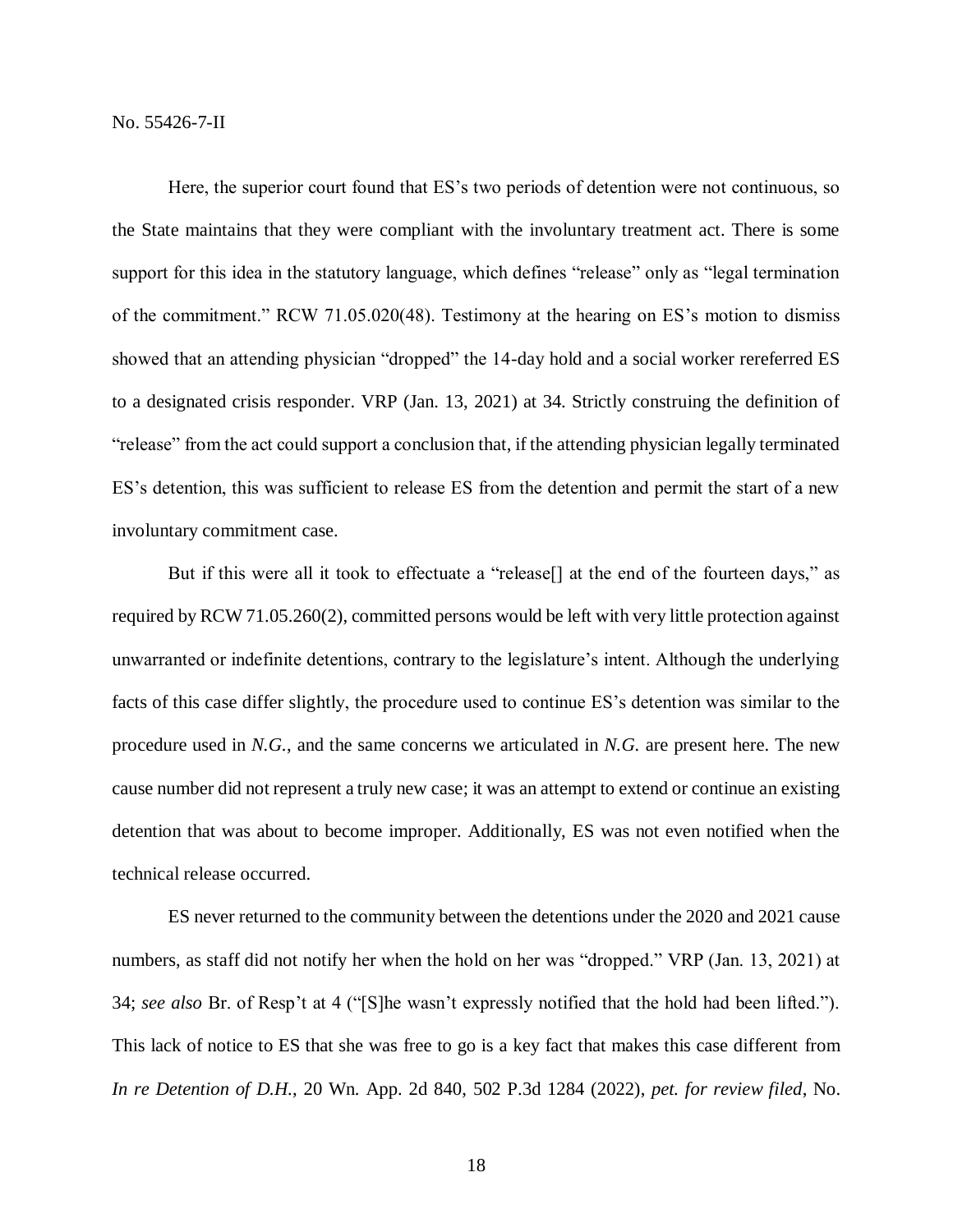100716-7 (Wash. Mar. 3, 2022), where we concluded that the superior court did not err in denying a motion to dismiss based on successive 72-hour detentions. In *D.H.*, we affirmed the superior court in part because DH voluntarily agreed to commitment for a period of time before changing his mind and requesting discharge. *Id.* at 850. Here, ES was detained involuntarily and was only notified the day before her initial 14 days of detention was set to expire that she was again subject to an emergency detention—an additional 120 hours, or 5 days, with limited opportunity for judicial review.

Then, on January 15, 2021, after 23 days of involuntary commitment, the State was able to procure an additional 14 days of detention based only on proof by a preponderance of the evidence before a court commissioner. The legislature has provided that a person named in a 90-day petition is entitled to a jury trial, should they request one, and to hold petitioners to a clear, cogent, and convincing burden of proof before they may be detained beyond 14 days. RCW 71.05.310. ES would not receive these procedural protections until she had been involuntarily detained for over a month.

Accordingly, we hold that hospital staff violated the requirements of the involuntary treatment act when they dropped the 14-day hold early for the sole purpose of reinitiating an emergency detention, especially where ES was not notified of the release. Because there is no support in the record for the finding that the two involuntary commitments were separated by a break in ES's actual detention, the superior court's finding that the detentions were "not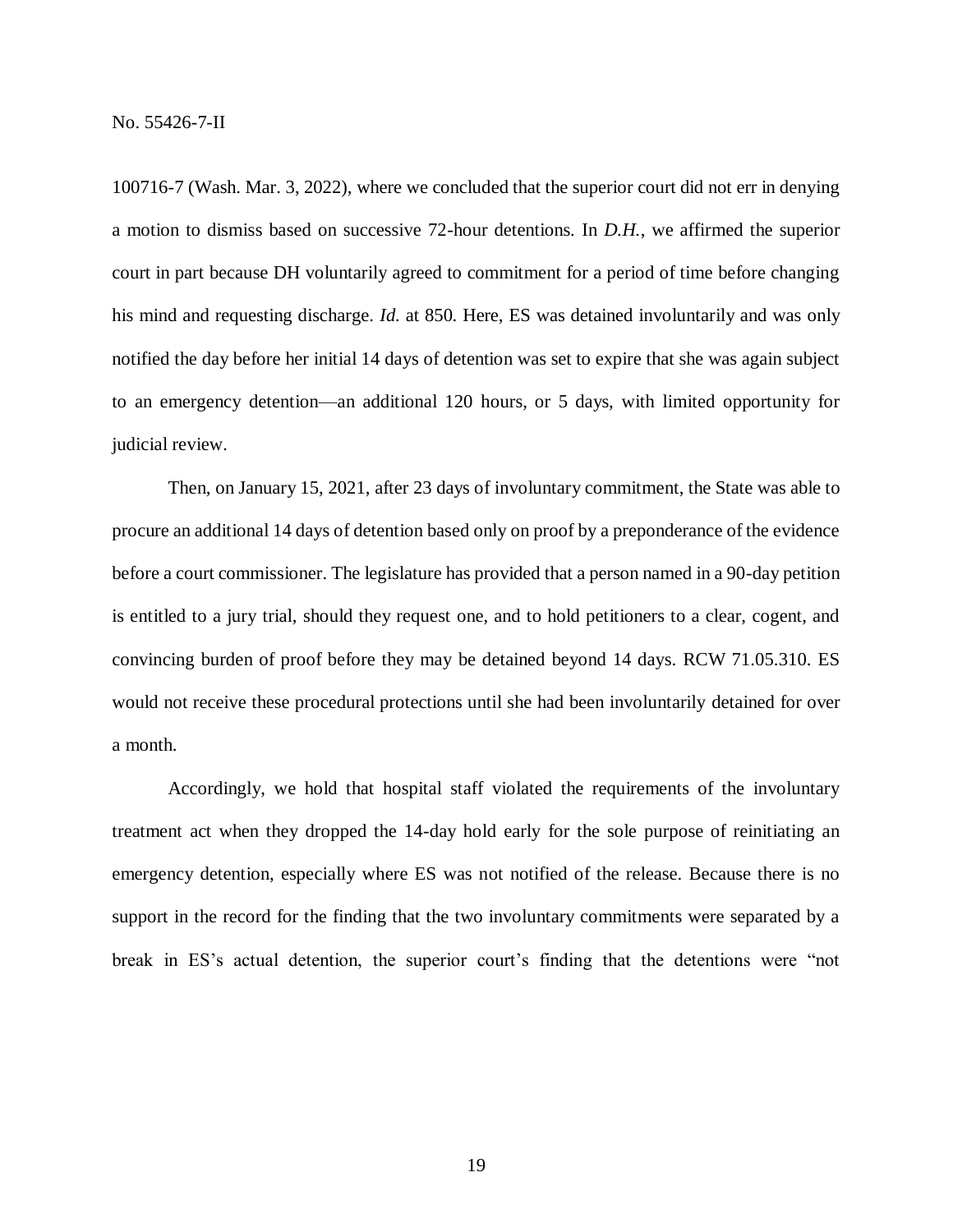continuous" was erroneous. CP at  $72<sup>1</sup>$  To hold otherwise would lead to the absurd result that staff could detain involuntarily committed persons indefinitely by simply dropping and reinitiating detentions under new cause numbers—without ever providing the committed person with opportunities for release or more substantial review.

Even so, we recently held in *N.G.* that although dismissal is an available remedy for an involuntary treatment act violation, the court should dismiss a petition only where the petitioners totally disregarded the act's requirements. 20 Wn. App. 2d at 831.

# III. MOTION TO DISMISS AND ORDER GRANTING SECOND 14-DAY PETITION

ES argues the superior court erred by denying her motion to dismiss and granting the second 14-day commitment petition because hospital staff totally disregarded the involuntary treatment act's requirements. She further argues that a constitutional due process violation "arose from the State's failure to adequately comply with the statutory procedures" in this particular case. Reply Br. of Appellant at 13. We agree that hospital staff totally disregarded the involuntary treatment act's requirements, warranting dismissal of the second 14-day commitment order.

#### A. The Total Disregard Standard

 $\overline{a}$ 

Both the Washington Supreme Court and the United States Supreme Court have recognized that involuntary commitment is "a significant deprivation of liberty that requires due process protection." *In re Det. of McLaughlin*, 100 Wn.2d 832, 838, 676 P.2d 444 (1984) (citing *Addington v. Texas*, 441 U.S. 418, 425, 99 S. Ct. 1804, 60 L. Ed. 2d 323 (1979); *Humphrey v. Cady*, 405 U.S.

 $<sup>1</sup>$  Although the superior court labeled this finding as a conclusion of law, "we treat statements</sup> incorrectly labeled as conclusions of law as findings of fact." *State v. Bass*, 18 Wn. App. 2d 760, 777 n.3, 491 P.3d 988 (2021), *review denied*, 198 Wn.2d 1034 (2022).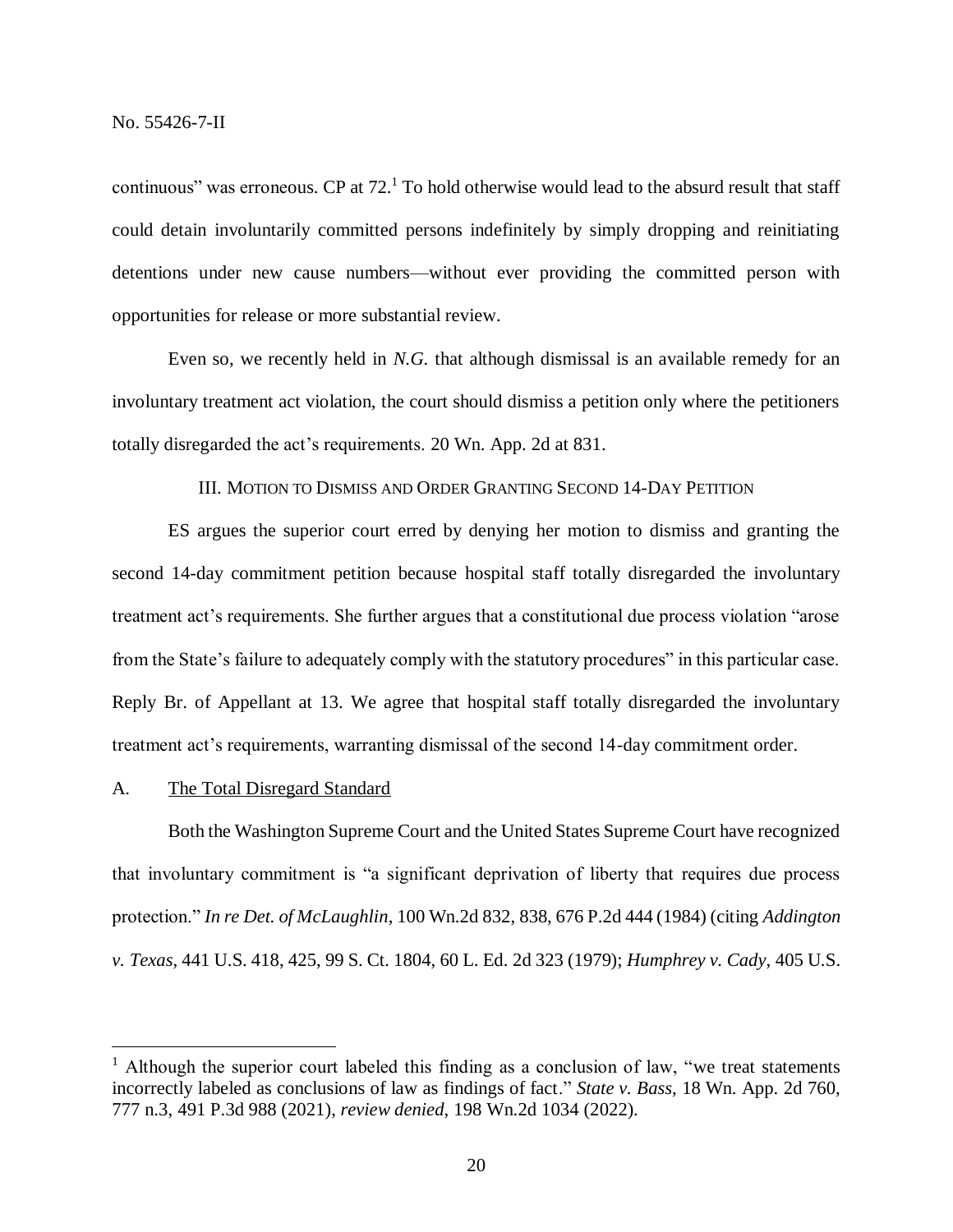504, 509, 92 S. Ct. 1048, 31 L. Ed. 2d 394 (1972)). In Washington, courts have viewed the provisions of the involuntary treatment act as a "framework for determining the appropriate due process guaranties applicable" to specific detention proceedings. *Id.* Under the provisions of the act, "a person subject to commitment receives ever-increasing procedural rights as the commitment duration lengthens." *A.S.*, 138 Wn.2d at 911.

"When construing the requirements of this chapter," the legislature has specified that courts "must focus on the merits of the petition, except where requirements have been totally disregarded." RCW 71.05.010(2). "A presumption in favor of deciding petitions on their merits furthers both public and private interests because the mental and physical well-being of individuals as well as public safety may be implicated by the decision to release an individual and discontinue [their] treatment." *Id.* And "allowing dismissal in cases where the professional staff totally disregarded the statutory requirements serves as a general safeguard against abuse." *C.W.*, 147 Wn.2d at 283.

Although the legislature did not define "totally disregard" within the involuntary treatment act, this court recently held that the superior court must consider the totality of the circumstances in light of four specific factors:

(1) [W]hether the violation of the statutory requirements occurred knowingly, willfully or through gross negligence; (2) the extent of the deprivation of the committed person's liberty; (3) the extent to which the petitioner's conduct and the committed person's requested remedy are protective of the committed person's health and safety and reflect appropriate treatment for the committed person; and (4) the extent to which the petitioner's conduct and the committed person's requested remedy are protective of the safety of the public.

*N.G.*, 20 Wn. App. 2d at 837.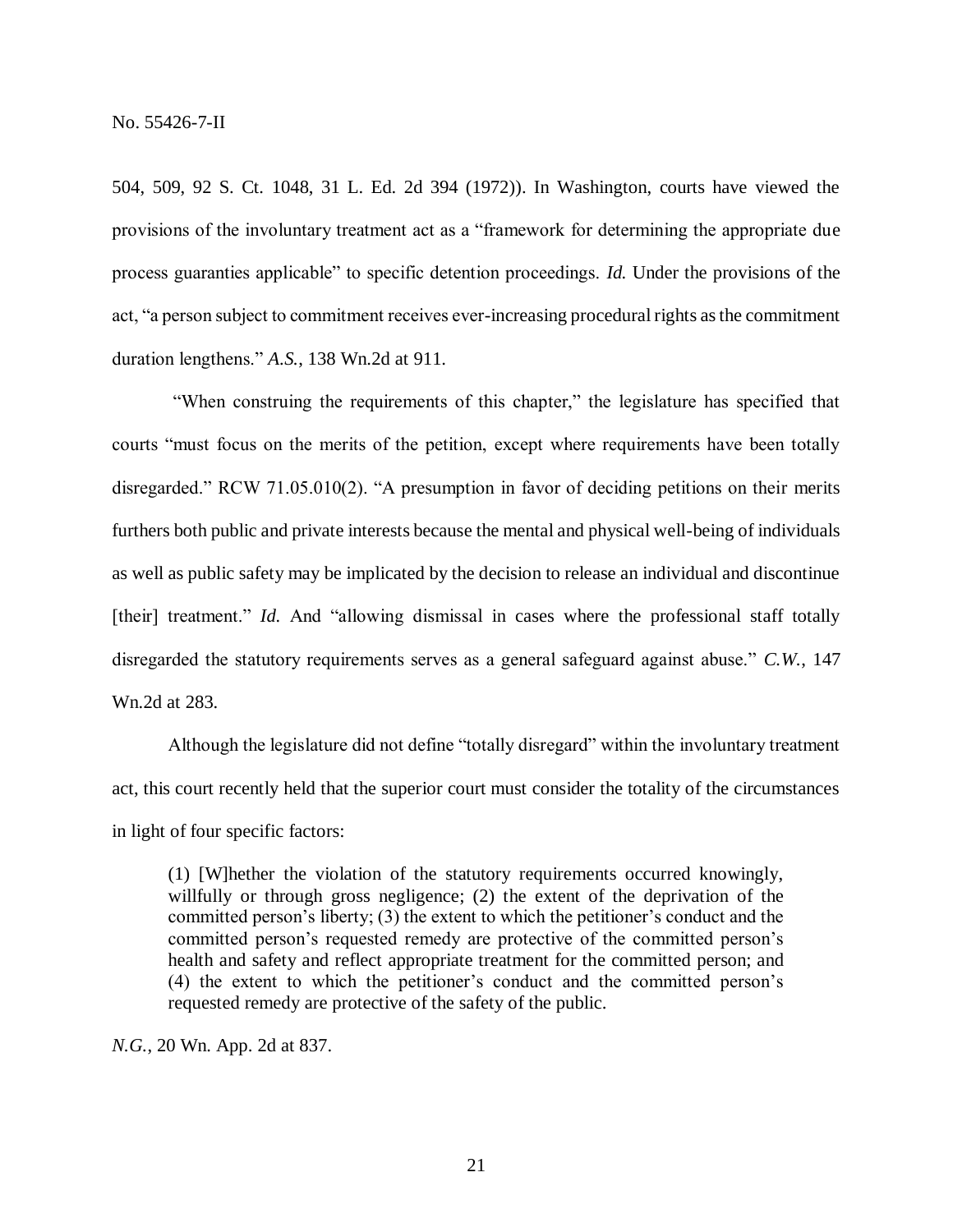The total disregard determination is a factual one, and the weight given to each of the factors depends on the facts of each case. *Id.* Because all four factors must be considered, a knowing or willful violation of the act's requirements will not automatically constitute a total disregard of those requirements. *Id.* at 835. The longer the unlawful detention, the more likely the requirements have been totally disregarded; "a de minimis detention will be unlikely to rise to the level of total disregard." *Id.* at 836. And if the petitioner's conduct is protective of the committed person's health and safety or the public's safety, that "may mitigate an [involuntary treatment act] violation." *Id.* We review the superior court's total disregard determination for abuse of discretion. *Id.* at 837.

We have previously held that the requirements of the involuntary treatment act were totally disregarded where a statutory provision "explicitly require[d]" the designated mental health professional petitioning for involuntary commitment to consult with an examining emergency room physician on whether detention was appropriate and the mental health professional failed to do so. *In re Det. of K.R.*, 195 Wn. App. 843, 847, 381 P.3d 158 (2016). We rejected the State's argument that a violation of this statutory mandate was a "'technical irregularity.'" *Id.* 

In contrast, we have held that petitioners did not totally disregard the involuntary treatment act requirements where an evaluation and treatment facility sought two successive 72-hour detentions. *See D.H.*, 20 Wn. App. 2d at 846-47. In *D.H.*, the facility violated the then-statutory requirement to release a person who had been detained for 72 hours where there was no valid court order authorizing continued detention or agreement to receive further treatment voluntarily. *Id.* at 847 (citing former RCW 71.05.210(1)(b) (2019)). However, the facility in *D.H.* did not *willfully* violate this statutory requirement; DH initially agreed to treatment voluntarily, "but then he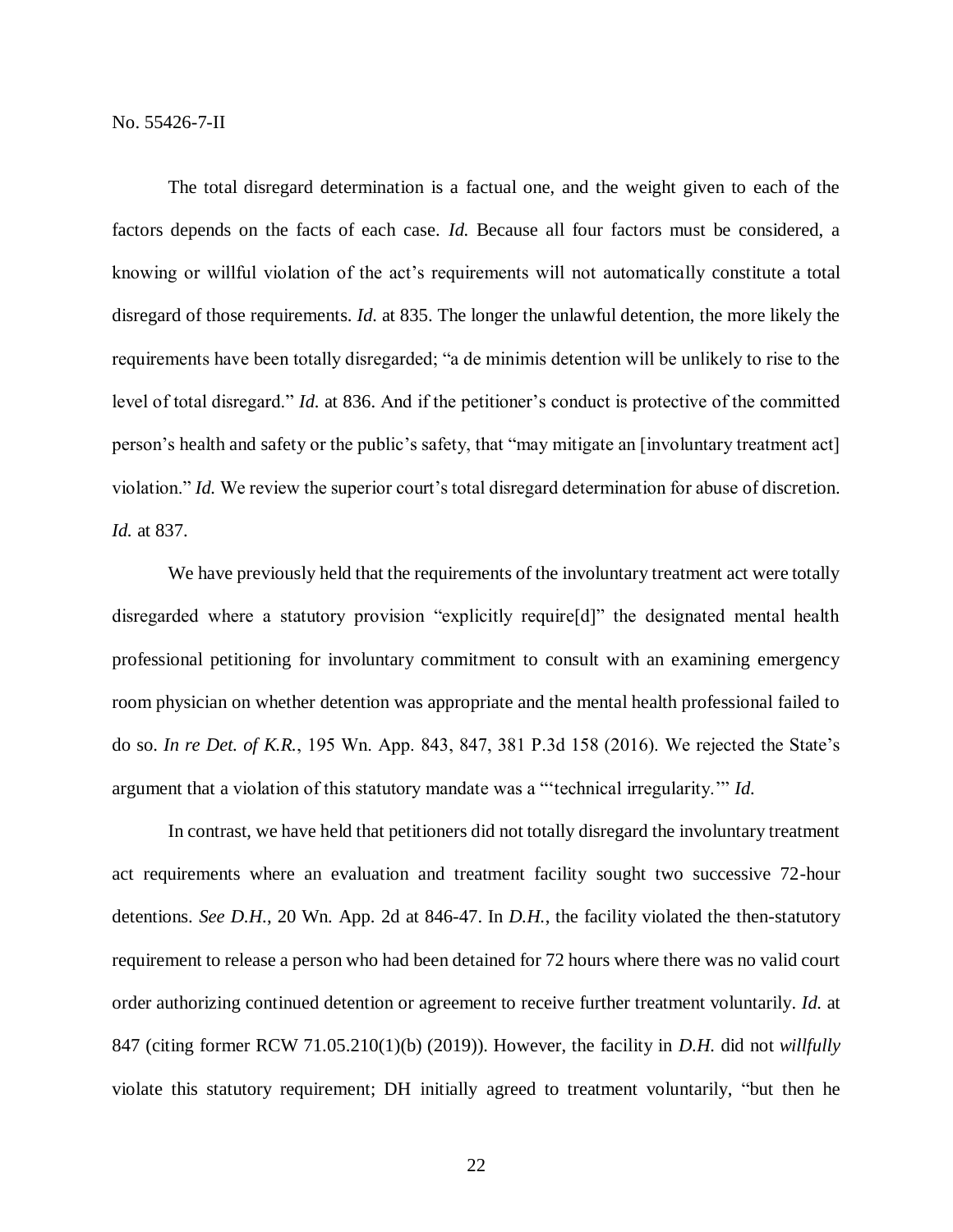$\overline{a}$ 

demanded to leave after it was too late" to file a timely 14-day petition. *Id.* at 850. Additionally, the "resulting improper deprivation of liberty was relatively minimal," and releasing DH would have "created a significant risk to public safety," especially to his mother whom he had threatened to kill. *Id.* Accordingly, the superior court did not err in denying DH's motion to dismiss a subsequent 14-day petition for total disregard under the facts of that case. *Id.*

## B. Applying this Standard to the Procedures Used to Detain ES

Here, hospital staff knowingly missed the statutory deadline to file the 90-day petition by January 3, 2021. When the attending physician refused to sign the petition on December 31, 2020, hospital staff had several options. First, the petition could have been signed by another physician, a physician assistant, a psychiatric advanced registered nurse practitioner, or a mental health professional. RCW 71.05.290(2)(a)(i)(A)-(B); *see also A.S.*, 138 Wn.2d at 913 (summoning another physician from Seattle when the attending physician was not able to sign due to illness). But staff did not pursue a signature from a different medical or mental health professional. It is also not clear from the record that staff fully explained the situation to the attending physician who refused to sign.

Alternatively, RCW 71.05.210(3) allows the superior court to grant a 14-day continuance where the committed person was hospitalized to receive medical care. Staff never sought such a continuance.<sup>2</sup> And RCW 71.05.260(2)(a) allows for a committed person to receive treatment

 $2$  The State characterizes ES's detention status as ambiguous because she was transferred to Tacoma General and, under RCW 71.05.210(3), if an involuntarily committed person is transferred to the hospital, "the court shall order such continuance in proceedings under this chapter as may be necessary, but in no event may this continuance be more than fourteen days." The superior court never ordered a continuance based on ES's hospitalization. The mere existence of this statutory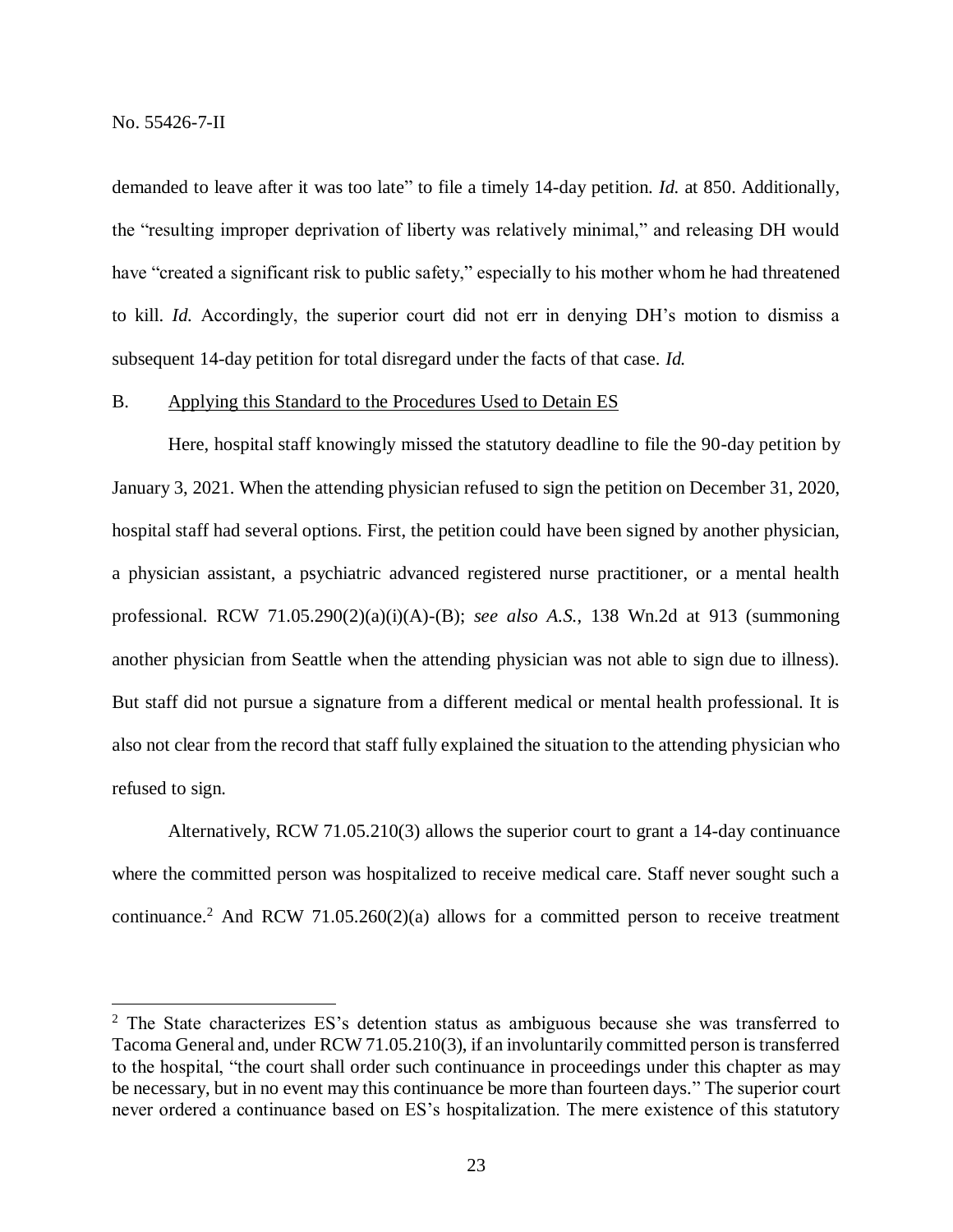$\overline{a}$ 

beyond 14 days where they have agreed to receive further treatment voluntarily. Yet, the record does not show that staff asked ES whether she would be willing to receive further treatment voluntarily before reinitiating emergency detention under a new cause number. Finally, there is no evidence in the record showing that once ES was legally entitled to release, hospital staff explored and ruled out the option of ES returning to the residential care facility where she had previously lived.

Unlike in *N.G.*, where an unreliable computer system caused detention orders to expire without notice to staff, the staff here were aware of the approaching deadline, and an attending physician refused to sign a new commitment petition *before* the existing one expired. And unlike in *D.H.*, where DH suddenly changed his mind about his willingness to remain in a treatment facility voluntarily, ES was not responsible for any difficulties that staff faced in complying with the act. She was never given the opportunity to leave or to receive further treatment voluntarily. Staff were aware of the statutory requirements for detention beyond 14 days, and they failed to comply with those requirements. Moreover, the designated crisis responder's delay of several hours constituted a further violation of the act's requirements after ES's procedural protections had already been compromised.

Opting for a path that violated ES's statutory rights, rather than exploring and fully ruling out the alternatives described above, amounted to a knowing and willful violation of the act. This weighs heavily in favor of total disregard.

authority does not make the status of ES's detention ambiguous. Nor does it make the hospital's violation of the involuntary treatment act's requirements less knowing.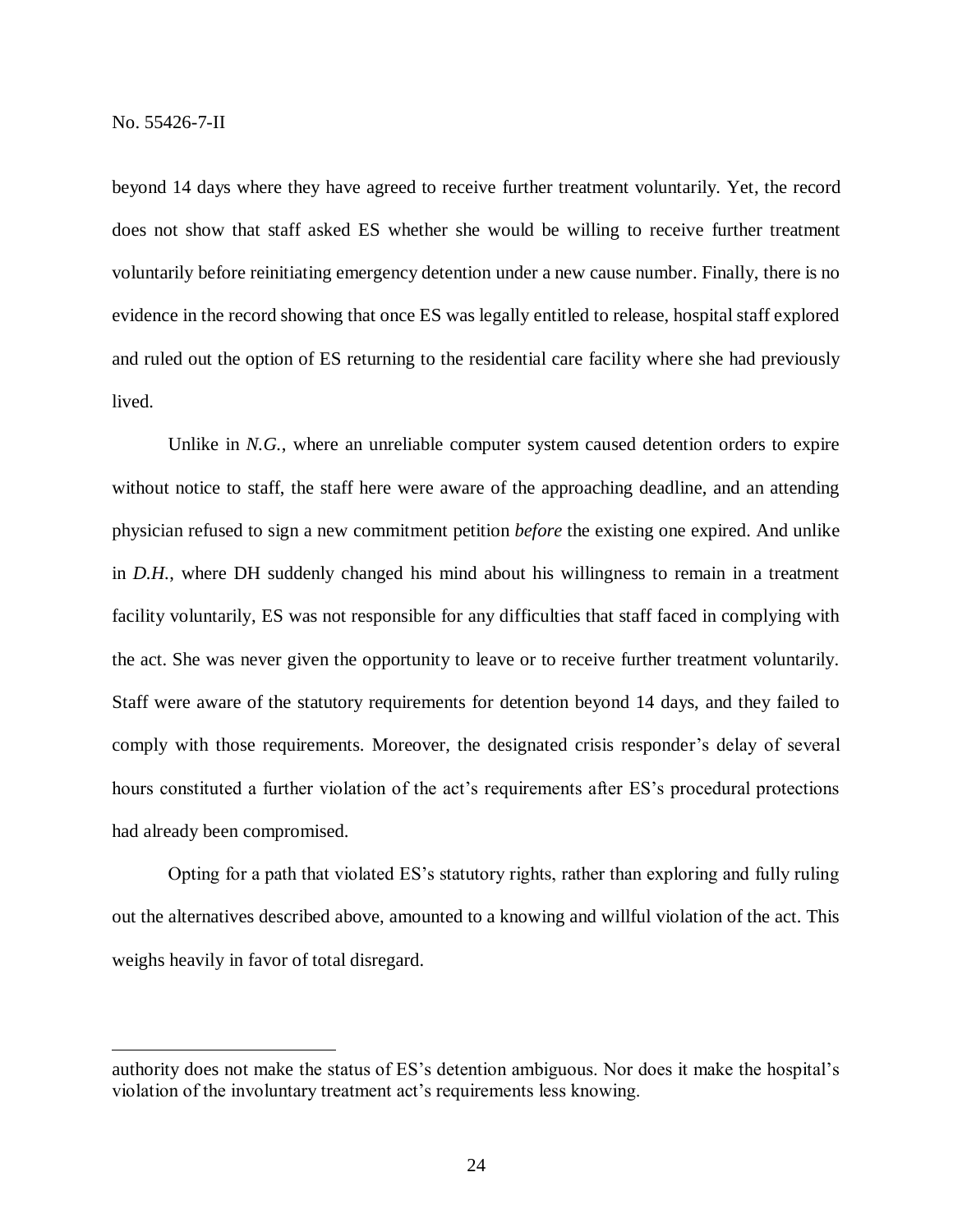Second, we must consider the extent of the deprivation of ES's liberty. As discussed above, ES was detained under the 2021 cause number between January 5 and February 10, 2021, when the 90-day petition was ultimately dismissed. She was detained without the escalated procedural safeguards to which she was entitled for over a month. In total, ES was involuntarily committed for at least 50 days. During that time, she was never given an opportunity to request a jury trial, and petitioners were never required to show that her detention was warranted by clear, cogent, and convincing evidence. Instead, ES experienced one prolonged detention, supported only by a preponderance of the evidence, that now appears as two involuntary commitments in her records a fact that could have "adverse consequences on future involuntary commitment determinations," should they occur. *M.K.*, 168 Wn. App. at 625. This was not a de minimis deprivation.

The State argues ES "was afforded reasonable due process" because two 14-day detentions involve "less than a third of the time of a 90-day detention." Br. of Resp't at 36. But contrary to the State's argument attempting to minimize the deprivation of liberty, ES's claim that she is entitled to greater procedural protections for *any* detention beyond 14 days is grounded in statutory language. Pursuant to RCW 71.05.240(6), "if involuntary treatment is sought *beyond* the fourteenday inpatient . . . treatment period, the person has the right to a full hearing or jury trial." (Emphasis added.) *See* CP at 34 (using similar language in ES's 14-day commitment order under the 2020 cause number). The superior court may then remand the person to a facility "for a further period of intensive treatment *not to exceed* ninety days from the date of judgment." RCW 71.05.320(1)(a) (emphasis added). The legislature has articulated that greater procedural protections are appropriate when a person may be involuntarily committed for *any* period of time between 14 and 90 days.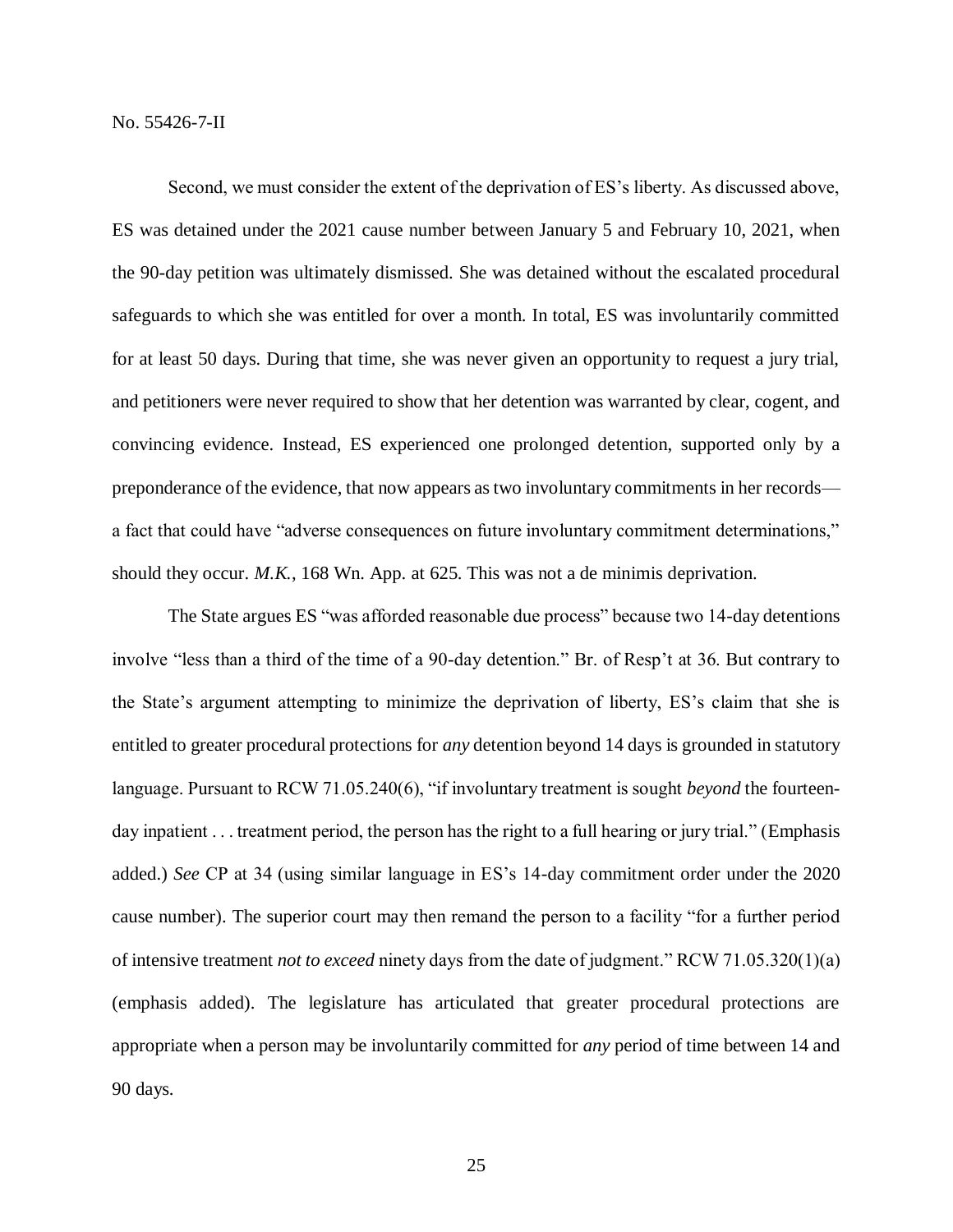As for the third factor, a statutory violation may be mitigated where the petitioner's conduct is aimed at protecting the committed person's health and safety. The record here shows that ES was not able to complete activities of daily living, such as using the toilet independently or allowing nursing staff to change her when she soiled herself. Petitioners believed she continued to be gravely disabled. However, the State has not shown on this record that ES would have been released without any place to go or people to look after her. The administrator of the residential care facility where she had previously lived testified that the facility saved a bed for ES to return. There is no evidence in this record that hospital staff explored ES returning to the residential care facility as an alternative to violating her statutory rights. Thus, there is some mitigation of the statutory violations under this factor, but not strong mitigation.

The fourth factor recognizes that a statutory violation may be mitigated where it was protective of public safety. There were founded concerns about ES's aggressive behavior, including that she could be hostile and assaultive toward caregivers. But this behavior did not rise to the level of risk to the public sometimes seen in involuntary commitment cases. *See, e.g.*, *D.H.*, 20 Wn. App. 2d at 844 ("DH showed symptoms of delusions and said that he was going to kill his mother because she was an imposter."); *In re Det. of A.M.*, 17 Wn. App. 2d 321, 324, 487 P.3d 531 (2021) ("AM was arrested after telling a grocery checker that he was 'going to get a gun and shoot [her] in the face.'" (alteration in original)). ES was a small, 70-year-old woman who was prone to yelling, cursing, and throwing items from her room. The absence of a showing that ES presented a true danger to the public is significant in this case. And again, the State did not show that its only option compliant with the involuntary treatment act would have been to release ES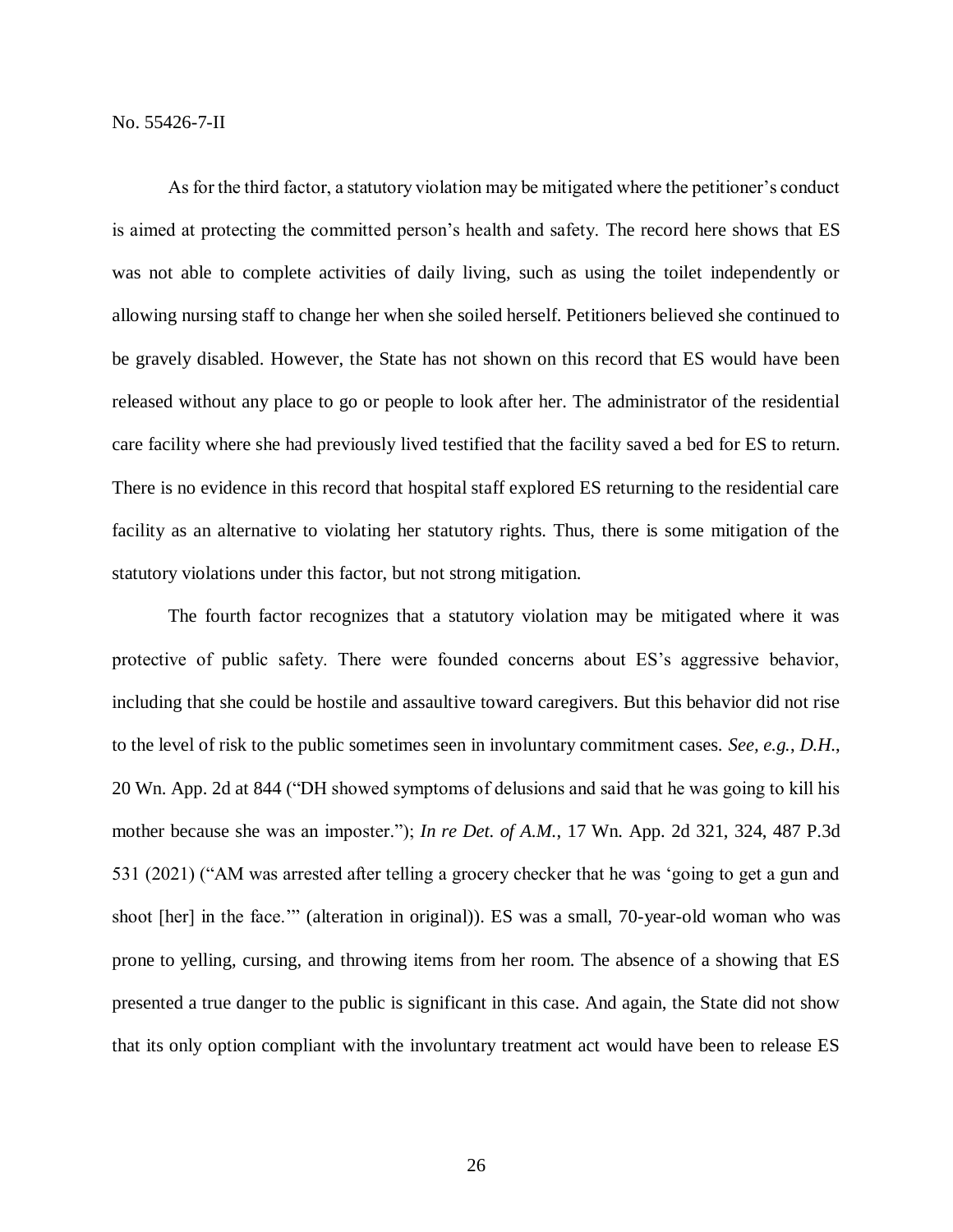without any care or supervision. If she had been able to return to the residential care facility, she would have received the support of the psychiatrist and mental health professional on staff there.

We recognize the statutory presumption in favor of deciding commitment petitions on the merits. A decision to dismiss a petition and release a person may implicate "the mental and physical well-being of individuals as well as public safety," and that is not to be taken lightly. RCW 71.05.010(2). But dismissal must also be a truly available remedy where the requirements have been totally disregarded if it is ever to "safeguard against abuse." *C.W.*, 147 Wn.2d at 283. If staff may remedy their statutory violations by simply trying again under a new cause number in all circumstances, the statutory protections against abuse of the involuntary commitment process will be significantly eroded.

In sum, after hospital staff knowingly missed the statutory deadline for further detention, they knowingly and willfully violated the involuntary treatment act's procedural requirements in order to keep ES detained, and they either ignored or failed to explore alternatives that would have complied with the act. ES was never notified when she was legally entitled to release, she was involuntarily detained under a new cause number—without the procedural protections that the legislature intended—for over a month, and her single period of detention resulted in two separate involuntary commitments appearing on her records, which could weigh against her in future proceedings. ES required assistance with activities of daily living and exhibited aggression toward nursing staff, but alternatives could have mitigated the risk of harm to ES and the public and still complied with the law.

Applying the *N.G.* factors and considering the totality of the circumstances, we conclude that hospital staff totally disregarded the involuntary treatment act's procedural requirements. We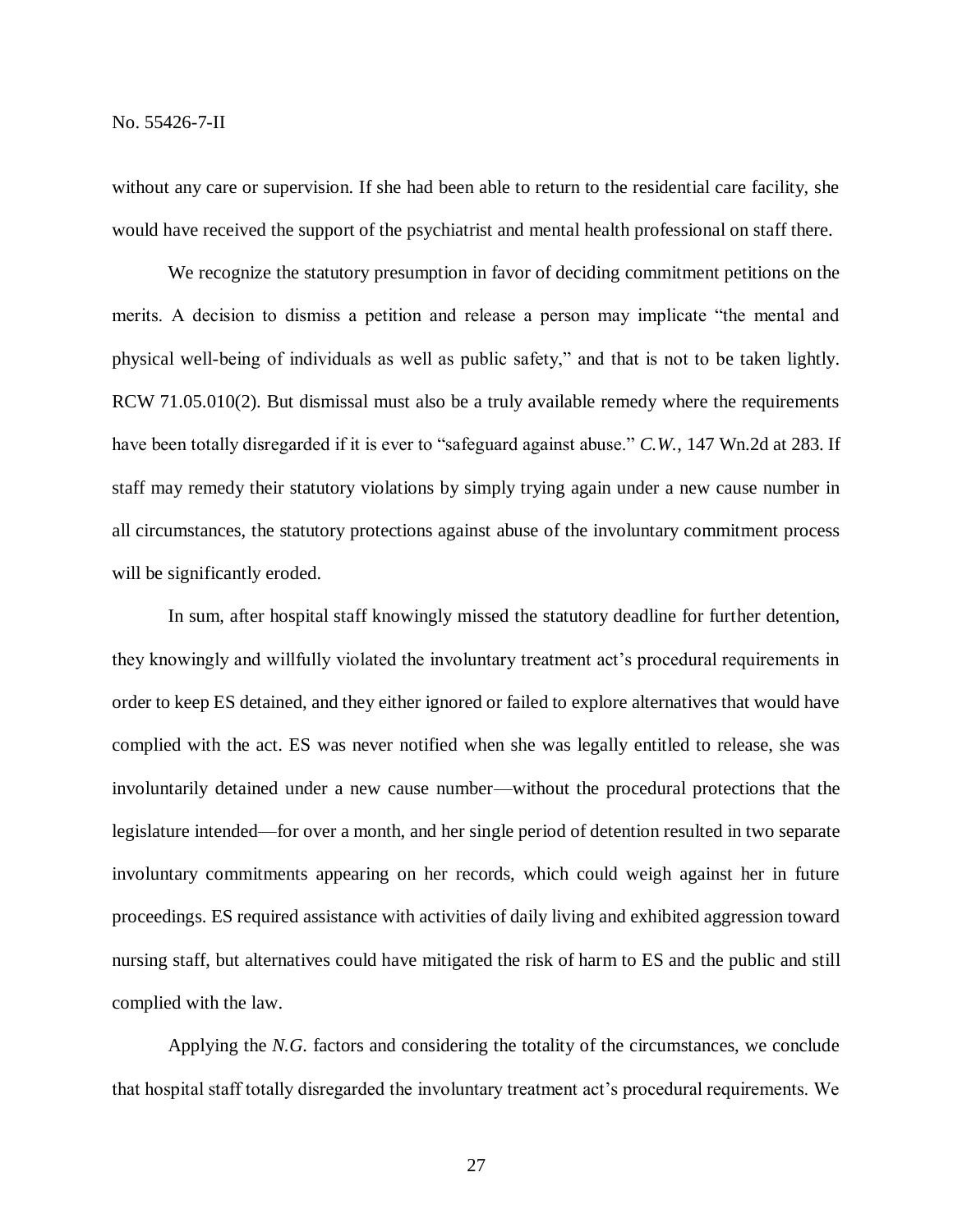reverse ES's second 14-day commitment order because the petition should have been dismissed in the first instance.

Because we resolve this case on statutory grounds, we need not reach ES's constitutional arguments. Nevertheless, we briefly reject any suggestion that a detention is inherently "legitimate" whenever it is "pursued in Respondent's best interest, and the interests of the community." Br. of Resp't at 38. A detention is not rendered legitimate solely because staff believed they were acting in the best interest of the committed person or the community. We recognize that the State has an interest in "protecting the community" and "providing care to those who are unable to care for themselves," but "it is also clear that mental illness alone is not a constitutionally adequate basis for involuntary commitment." *In re Det. of LaBelle*, 107 Wn.2d 196, 201, 728 P.2d 138 (1986). The State's interest cannot overshadow an individual's interest in being protected from deprivations of liberty without due process. "The most formidable abridgment of due process guarantees . . . occurs where 'lip service' is paid to certain rights of the accused as a mere formality, with the consequence that any substantive protection is woefully lacking." *In re Quesnell*, 83 Wn.2d 224, 233-34, 517 P.2d 568 (1973).

# **CONCLUSION**

We reaffirm our holding that dismissal is an available remedy where staff reinitiate involuntary commitment under a new cause number to avoid the consequences of their noncompliance with the involuntary treatment act. We further hold that, under the facts of this case, the State totally disregarded the act's requirements. Accordingly, the superior court erred when it denied ES's motion to dismiss the second 14-day commitment petition. We reverse the